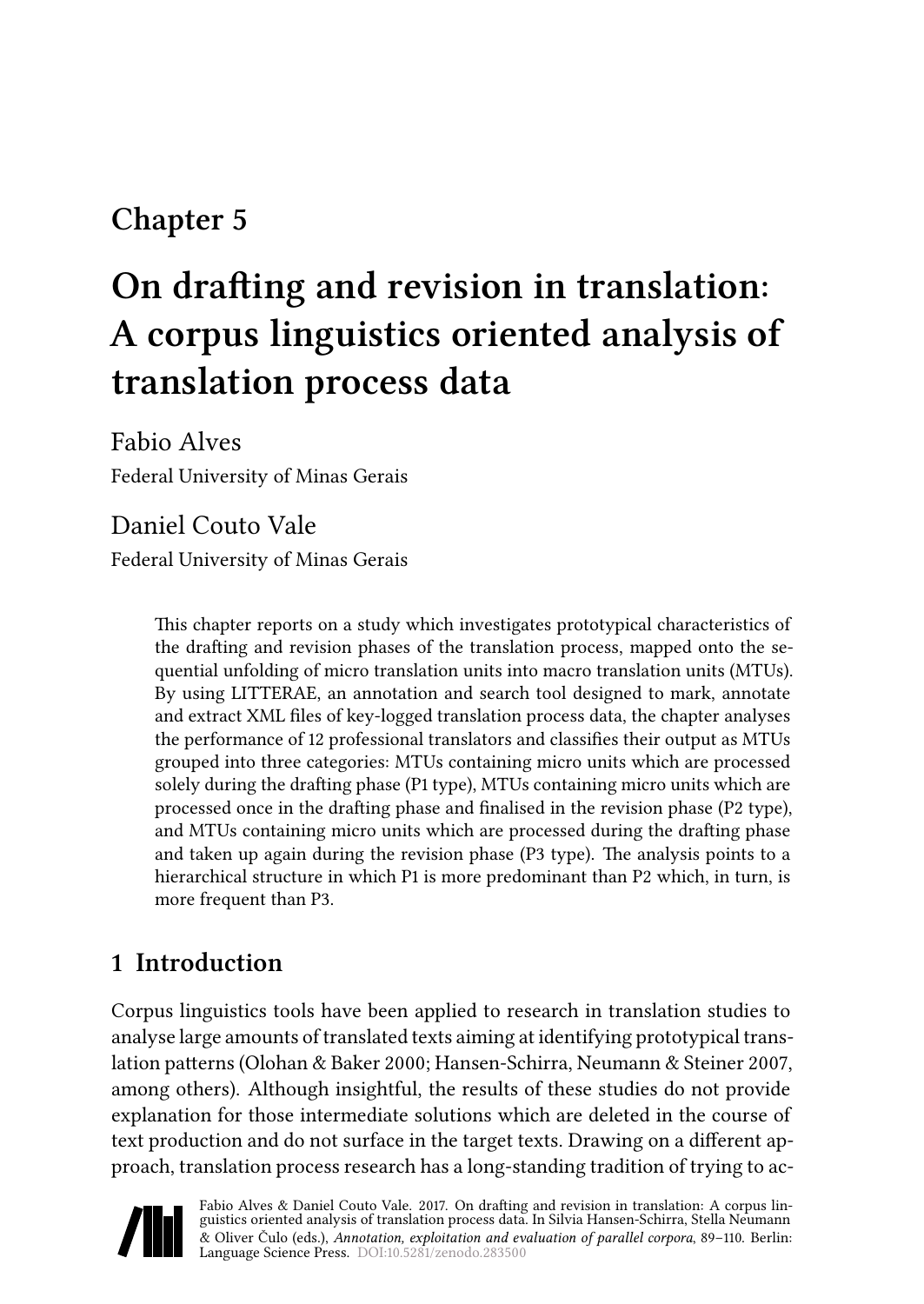count for these interim versions which occur in the different phases of the translation process [\(Alves 2007\)](#page-19-0). However, research on translation process data from the perspective of corpus linguistics is still quite incipient. CORPRAT, the Corpus on Process for the Analysis of Translations, developed by LETRA, the Laboratory for Experimentation in Translation([Pagano, Magalhães & Alves 2004\)](#page-20-2) is perhaps the first attempt to apply a corpus linguistics oriented approach to the analysis of translation process data. Until last year CORPRAT only stored and retrieved translation process data for research purposes. Lately, with the advent of the LIT-TERAE search tool([Alves & Vale 2009\)](#page-19-1), it became possible not only to store and retrieve translation process data in CORPRAT but also to mark, annotate and extract translation process data using corpus linguistics tools. Thus, it is now possible to query large amounts of translation process data semi-automatically, to identify prototypical patterns of online text production in translation, and to assess its unfolding in terms of sequential steps which can provide insights into instances of cognitive planning and cognitive effort in translation.

This chapter looks at prototypical traits of drafting and revision patterns from a process-oriented perspective. To do so, it analyses translations carried out by 12 professional translators – six translating from English into Brazilian Portuguese and six translating from German into Brazilian Portuguese. The aim of the chapter is to examine the unfolding of micro translation units into macro translation units([Alves & Vale 2009](#page-19-1); [Alves et al. 2010](#page-20-3)) and to describe which patterns can be ascribed prototypically to particular phases of the translation process. It also sheds light onto hierarchical patterns which can be seen as indicative of prototypical characteristics observed in different stages of the translation process.

# **2 Theoretical underpinnings**

## **2.1 Development of CORPRAT**

[Pagano, Magalhães & Alves \(2004\)](#page-20-2) describe the rationale for the design of COR-PRAT, the Corpus on Process for the Analysis of Translations. The database has been designed to store larger sets of data related to the process of on-line text production in translation. Over the past few years, the amount of data stored in it has been expanded significantly. CORPRAT aims at providing further insights into the translation process, raising new hypotheses and presenting more robust evidence to support or refute general claims about the translation process.

Building on research that favours a small corpora approach([Ghadessy & Gao](#page-20-4) [2001](#page-20-4)) to corpus linguistics, CORPRAT stores five complementary kinds of files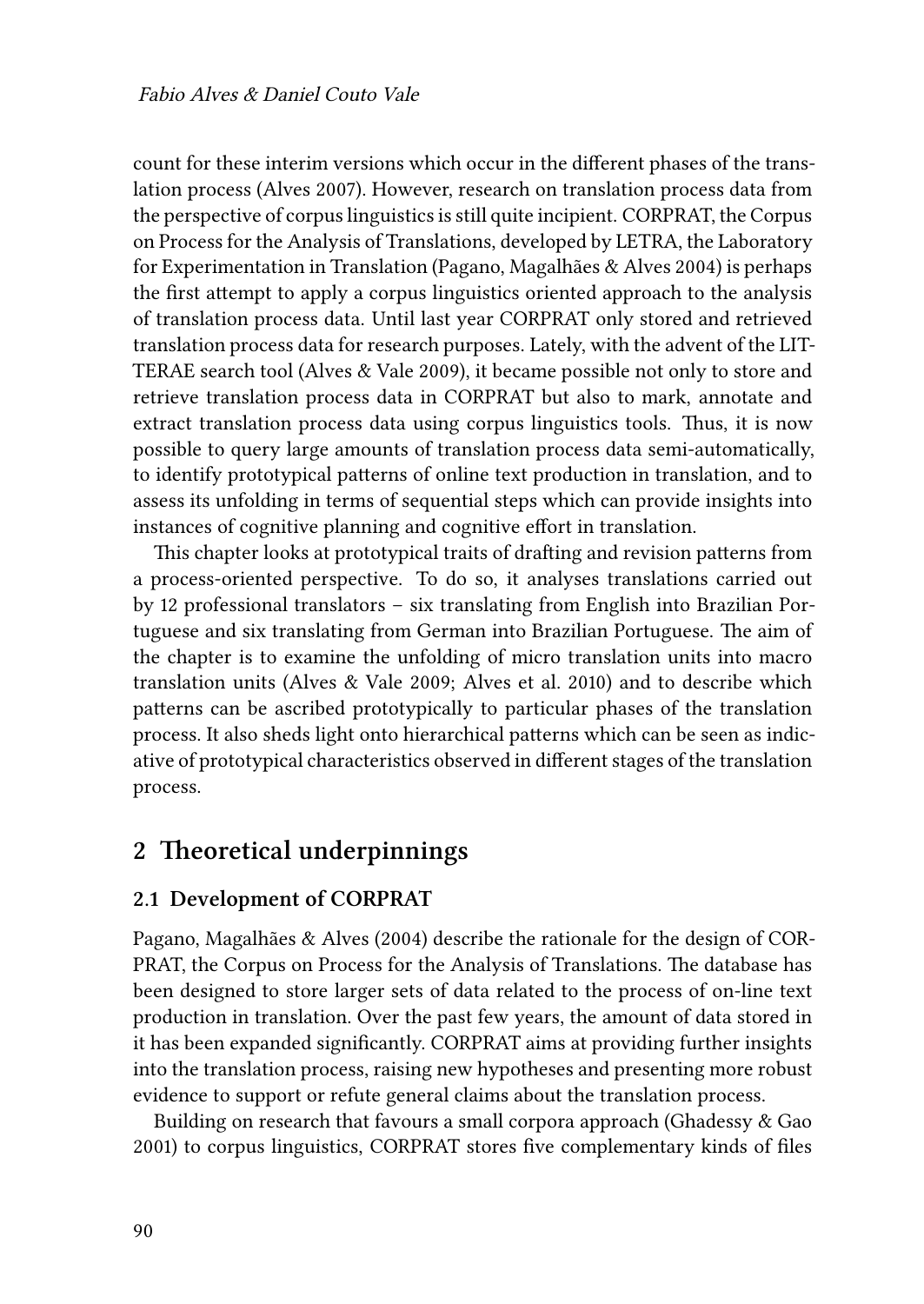generated through key logging, screen recording, eye tracking, recordings/transcriptions of retrospective protocols and questionnaires, allowing inquiries of translation process data from different perspectives. CORPRAT data also allows target text (TT) production to be examined as finished end products or as interim versions portraying intermediate stages of target text production such as the ones produced during or at the end of the drafting phase as well as during and at the end of the revision phase [\(Jakobsen 2002\)](#page-20-5).

The language pairs available in CORPRAT comprise Brazilian Portuguese and either English, German or Spanish. Data from experimental research stored in the corpus reflect the performance of subjects who vary from novice to expert translators, and also include subject-domain experts who are not translators([Pa](#page-20-6)[gano & Silva 2008\)](#page-20-6). The combined files in CORPRAT are used to account for particular traits and features in translation processes, including research on the acquisition of translation competence([Alves & Gonçalves 2007\)](#page-19-2), the role of inferential processes in translation([Alves & Gonçalves 2003](#page-19-3); [Alves 2007](#page-19-0)), the role of procedural and declarative knowledge in translation contexts([Alves 2005a\)](#page-19-4), descriptions of cognitive profiles of novice and expert translators [\(Alves 2005b;](#page-19-5) [Magalhães & Alves 2006\)](#page-20-7), the relevance of domain knowledge as observed in the performance of subject-domain experts who are not translators([Pagano &](#page-20-6) [Silva 2008\)](#page-20-6), the impact of time pressure([Liparini Campos 2005\)](#page-20-8) and translation technology([Alves & Liparini Campos 2009\)](#page-19-6) on the translation process, and also studies on the nature of translation units (see [Alves & Vale 2009](#page-19-1) for a comprehensive account of this type of research).

#### **2.2 Micro and macro translation units**

According to [Alves & Vale'](#page-19-1)s [\(2009\)](#page-19-1) review of the literature on translation units (TU) from the perspective of translation process research, a TU begins with a reading phase that is registered as a pause by Translog key-logging and evolves in a continuous production phase until it is interrupted by a pause. This pause may be a pause for planning or searching for a translation alternative, an assessment of the previous production or the beginning of a new reading phase. As the translation process unfolds, a previously translated segment may be taken up again for revision, deletion or just for consultation without any changes in the text being made. These recurrent movements will be analysed in two ranks, what results in two correlated types of units, namely a micro and a macro TU.

A micro TU is defined as the flow of continuous TT production – which may incorporate the continuous reading of source and TT segments – separated by pauses during the translation process as registered by key-logging and/or eye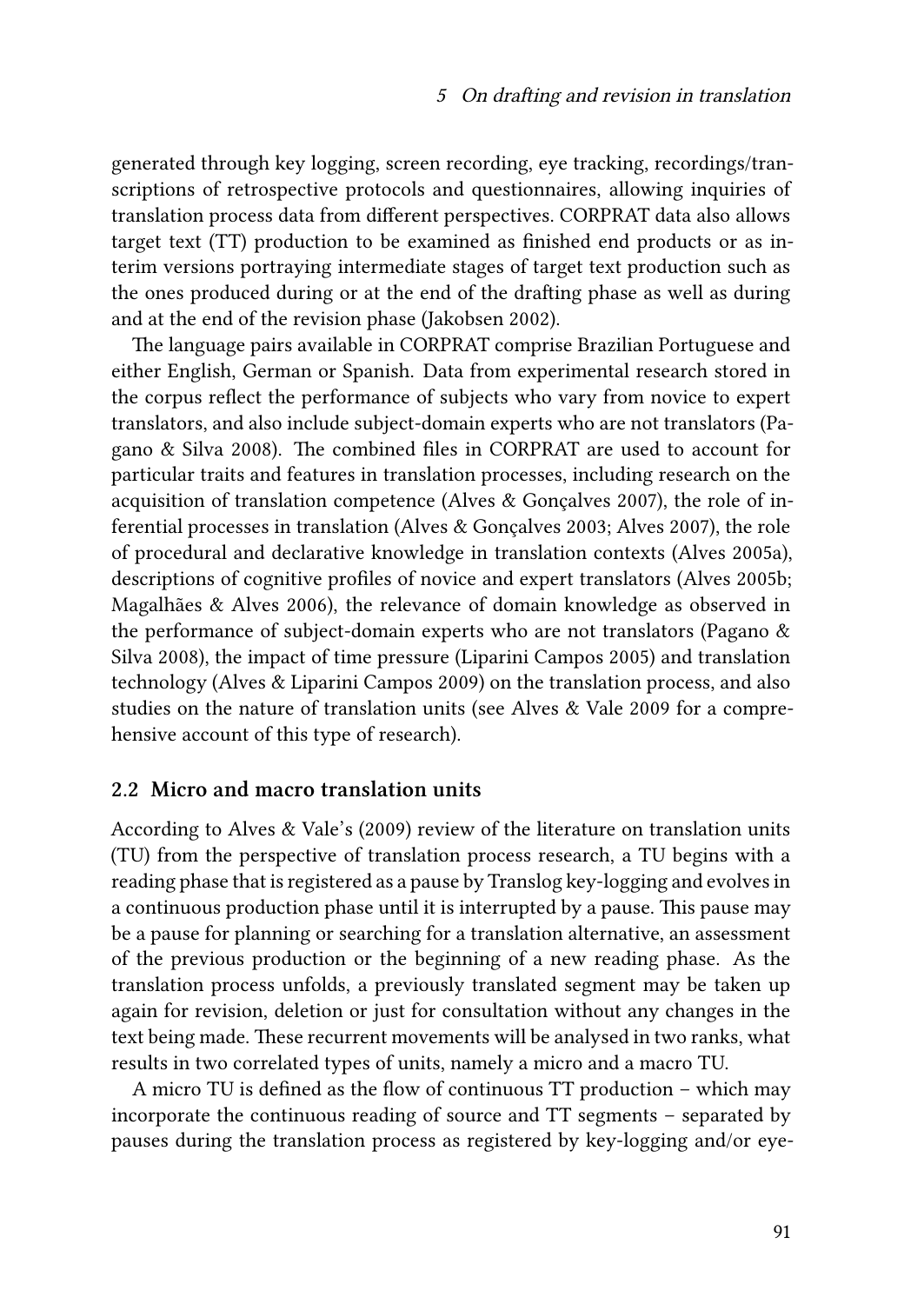tracking software. It can be correlated to a ST segment that attracts the translator's focus of attention at a given moment. A macro TU, in turn, is defined as a collection of micro TUs that comprises all the interim text productions that correspond to the translator's focus on the same ST segment from the first tentative rendering to the final output that appears in the TT  $^{\rm 1}.$  Thus, a macro TU incorporates all the text production segments (revisions, deletions, substitutions, etc.) in the unfolding of the process, mapped onto the initial focus of attention which triggered a given micro TU. These production segments can be annotated together as a sequence of micro TUs, which then make up a macro TU. Micro and macro TUs consist of text production segments. For the sake of operationalising the two types of units, micro TUs will consist of a text production segment, including deletions, additions and other possible changes implemented online, located between two pauses of arbitrary length, always below the standard threshold of five/six seconds.

[Alves & Vale \(2009\)](#page-19-1) illustrate the operationalisation of these two concepts. From an initial focus of attention<sup>2</sup> on a given ST segment, several movements may be implemented by the translator at different times of the translation process. Each of these movements constitutes a micro TU until a definite solution is found. The collection of processing steps, from the first draft to the final translation of the text segment is considered to be a macro TU, that is, a macro TU is constituted by micro TUs which are revisions carried out both on-line during the drafting phase and later on at the end-revision phase.<sup>3</sup> As such, revisions carried out while the TT is being drafted can be contrasted and cross-analysed with revisions implemented during a separate phase, after a first version of the TT has been completed.

This two-rank structure of macro TUs comprising one or several micro TUs is proposed to enable the annotation and querying of relevant translation process data. In this chapter, we assume that the analysis of micro and macro TUs, both

<sup>1</sup> see [Alves & Vale \(2009](#page-19-1): 261) for a graphic description of a micro/macro TU

 $2^2$  A macro TU is a series of translation movements spread throughout the translation process in which the translator writes and edits TT segments that correspond to the same ST segment. This series of movements starts with a focus of attention on the ST segment, the initial focus of attention, and ends with the translator writing the correspondent TT segment that appears as the final product of the translation. The initial focus of attention of a macro TU should not be understood as the translator ocular foci on the screen in the beginning of each micro TU. While there may be one or more ocular foci on both ST and TT in each micro TU, the initial focus of attention of a macro TU is always on the ST and it is what triggers the macro TU.

<sup>&</sup>lt;sup>3</sup> A micro TU of drafting usually occurs during the drafting phase. Only when the translator misses or deliberately postpones the translation of a segment of the ST, there is a micro TU of drafting during the revision phase. Meanwhile, a micro TU of revision may occur both during the drafting and revision phases of the translation process.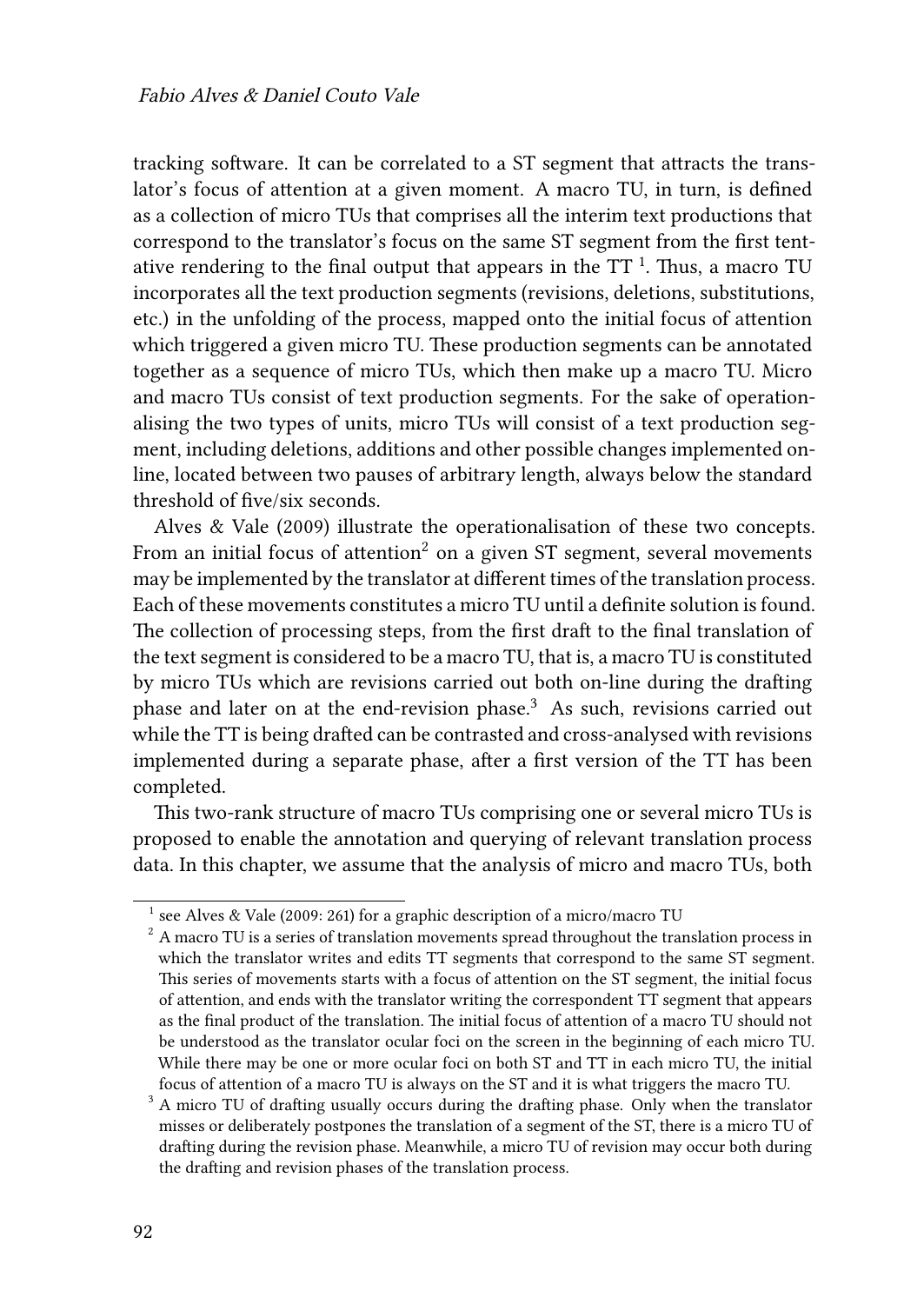in the drafting and revision phases, can provide direct evidence for describing different levels of translation performance and identifying segmentation patterns related to translation expertise  $^4$ .

Bearing in mind that the translation unit (TU) and segmentation patterns play a pivotal role in translation process research, one of the major goals behind the development of CORPRAT is to investigate the size and the scope of translation units as defined by [Alves \(2000\)](#page-19-7). However, until recently, this had to be carried out manually on relatively small samples. The advent of the LITTERAE search tool, described in the next section, opens up a new avenue for translation process research.

# **2.3 On the development of LITTERAE: mapping micro and macro translation units**

 $LITTERAE<sup>5</sup>$  is an annotation and search system designed and implemented as a research tool that is used for storing, annotating and querying corpora of translations comprising both texts and process data. In addition to the corpora, the system includes a collocation search tool and functions for annotating and querying the corpora.

In designing the annotation system, we have been guided by the following assumptions that offer challenges, opportunities and restrictions:

- 1. The system is a web program. It must have a central database and allow group work both within premises and by remote access.
- 2. The system does not impose any specific set of theoretical categories and allows the multiple use of different theoretical approaches in the annotation process.
- 3. The system does not impose any language-specific or theory-specific grammatical structure for its mark-up units. It provides a set abstraction that can mark up discontinuous units at any rank of grammatical and process hierarchy as well as marking up overlapping units. It does not represent composition or constituency and the researcher cannot represent a unit may as composed or constitued by others.<sup>6</sup>

<sup>&</sup>lt;sup>4</sup> see also [Alves et al. \(2010\)](#page-20-3) for an analysis of micro and macro translation units

<sup>&</sup>lt;sup>5</sup> LITTERAE (http://letra.letras.ufmg.br/litterae) is the direct product of the Laboratory for Experimentation in Translation (LETRA) at Federal University of Minas Gerais (UFMG) in Brazil.

 $6$  The process annotation is not multi-layer – clauses being composed by groups and phrases – nor multi-strata – grammatical units representing meaning. It is intended to be a multi-version annotation in which different versions of the same segment of the text are grouped together.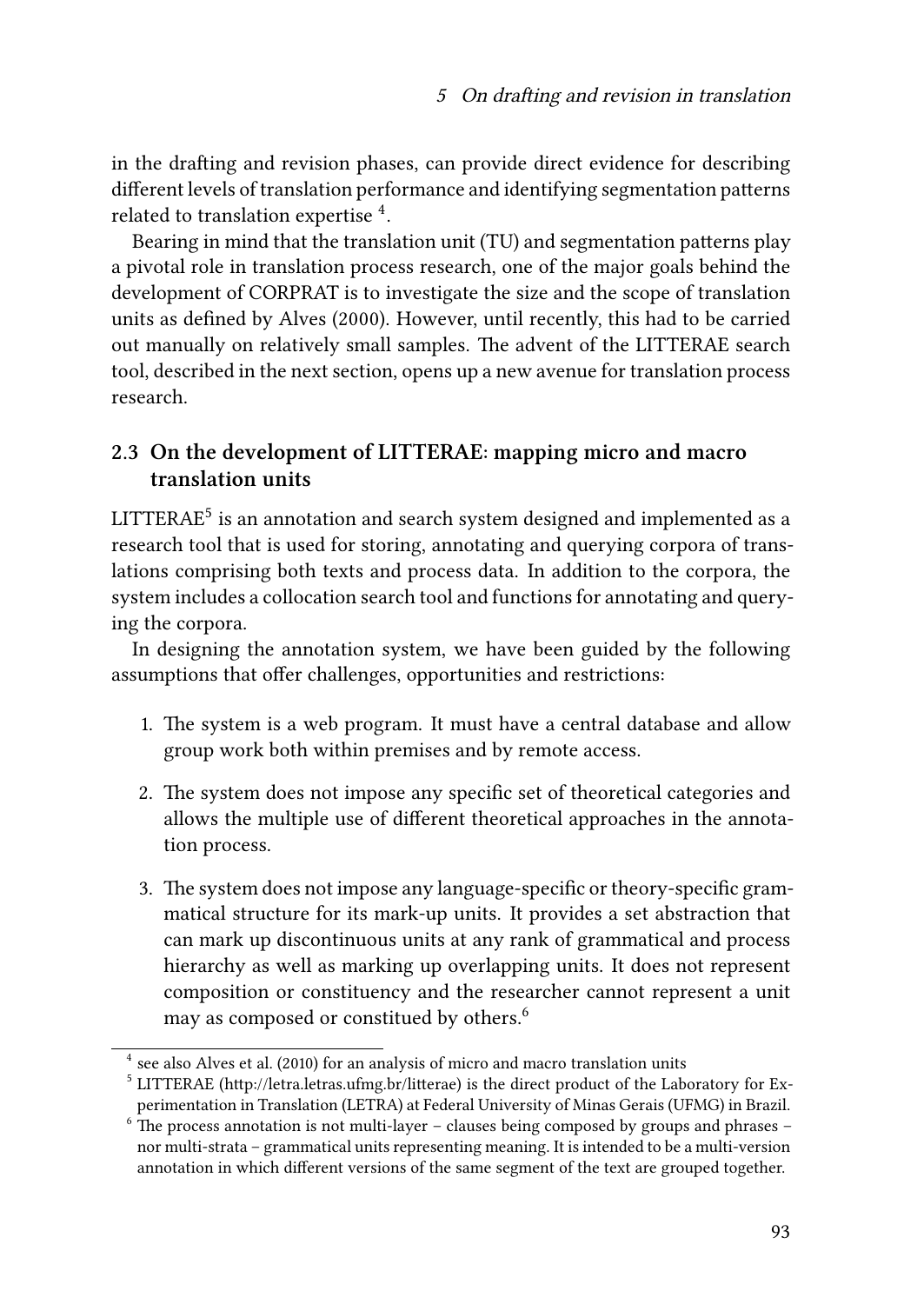- 4. The system keeps raw corpora and annotations separate (stand-off annotation) and thus allows the creation of multiple annotation entries for the same corpus entry. Differently from other systems that replicate raw corpus data in annotation files, annotation entries in LITTERAE replicate no data while a single copy of the raw corpora is kept.<sup>7</sup>
- 5. The system is designed for both individual and group work. Administrators have control over which parts of the corpora can be accessed by each user, but not over which functions each user may use. If a user has access to a corpus, he or she may do any action the system allows to this corpus.
- 6. The system is tested against the latest versions of Gecko and Webkit render engines, which are bundled with Firefox, Chrome and Safari web browsers and which can be added as a plugin to the Internet Explorer web browser. These programs/applications are available for the most popular operating systems (Windows, MacOS, Linux, iOS, and Android) free of charge.

Annotating a corpus entry consists of two steps: the first is marking up the corpus entry and the second is tagging its mark-up units with categories. It is possible for a translation process researcher to segment the process by any pause size down to one millisecond, and as the tagging system does not impose any specific set of categories, the researcher can decide which categories to use according to his or her research-specific needs.

The only data abstraction that can be tagged within the annotation system is a TU, operationalised as a set of chunks of a keylog file. By definition, a micro TU ends in a continuous span of writing activity interrupted by a pause of a certain length [\(Alves 2000](#page-19-7)). As each writing activity adds a new chunk to the keylog file, by grouping the related writing activities, we are able to mark and tag the macro TU, but this set abstraction may also be used to annotate individual micro TUs and sets of micro TUs related in other ways. The choice of what to annotate is left open to the researchers.

Both the annotation and the corpus entries – texts and process key-logging (generated by Translog 2006 and saved as XML files) – are stored on the same SQL database. They are stored in different relational tables, which results in a completely stand-off annotation. Each corpus entry can be annotated as many times as necessary and the annotations do not interfere with the raw corpus nor

 $^7$  LITTERAE stores data in SQL tables, therefore its annotations are entries and not files. Data is not stored in XML files.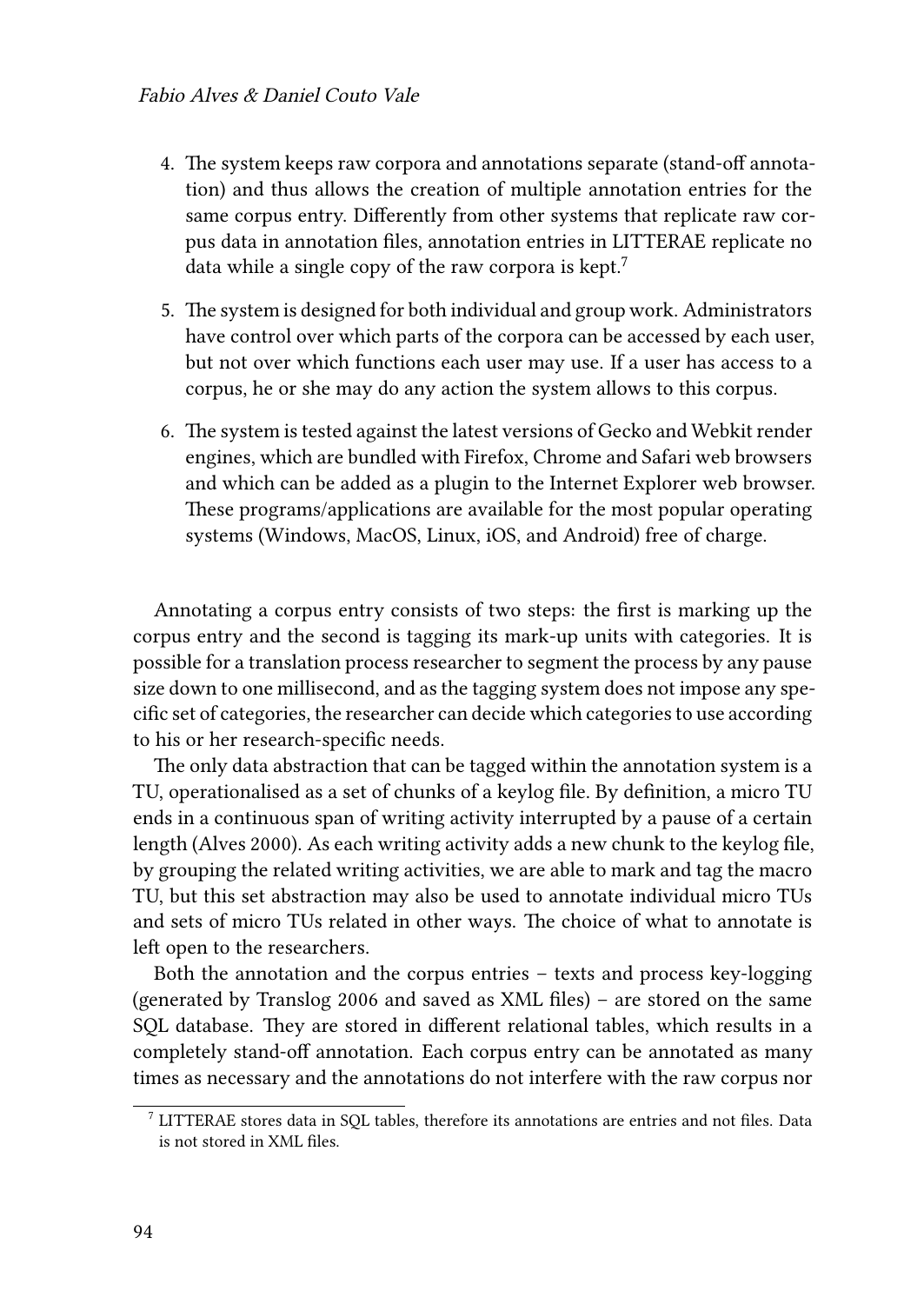with one another. This separation of raw corpora and annotation is achieved by creating multiple distinct isolated mark-ups for each corpus entry (text or process) and by keeping mark-up units in mark-ups instead of inserting the markup units into the corpus entries. Each mark-up is identified and stored separately as an isolated entry in a mark-up base apart from the raw corpus base.

The mark-up units are individually tagged with research-specific categories. The tags are also stored in the database separate from the units. When creating charts, tables and querying the corpus, the researchers have the option of choosing a set of annotations to produce a joint output with all related annotations of the research.

Translation process data are stored as raw corpora and are then ready to be annotated. When annotation begins, the researcher will be able to replay the keylog file and interactively select a set of micro units that constitute each macro unit of the translation process. The annotation of mark-up units is implemented in a module of the system code-named Enrich. This is where process data can be enriched on a special replay screen for marking up macro TUs. Log files can be replayed and viewed within different time intervals, the smallest one being one second long. The log file is then segmented by pauses whose value is determined in the box at the top of the screen. Finally, annotations of mark-up units will appear. The system will store annotated process data as macro TUs. Stored information can then be queried using the labels applied in the annotation process.

The final stage of the system allows the querying of larger sets of process data using the labels applied during the annotation process. As shown in [§4](#page-10-0), researchers will be able to view the annotated macro TUs, search for a specific one, and present the relative and absolute frequency of occurrence of categories as both bar charts and tables. A complete account of the structure and functioning of LITTERAE is found in [Alves & Vale \(2009\).](#page-19-1)

# **3 Methodology**

#### **3.1 Research design and data collection**

The experimental design used in this chapter builds on [Alves & Liparini Campos](#page-19-6) [\(2009\)](#page-19-6) for data collection and is an extension of [Alves & Vale \(2009\)](#page-19-1) in terms of categories of analysis. Two correlated source texts, one in English and one in German, consisting of extracts of approximately 500 words, collected from a technical manual, were used as textual input. They contained instructions for the use of a blood sugar meter in English (T1) and in German (T2).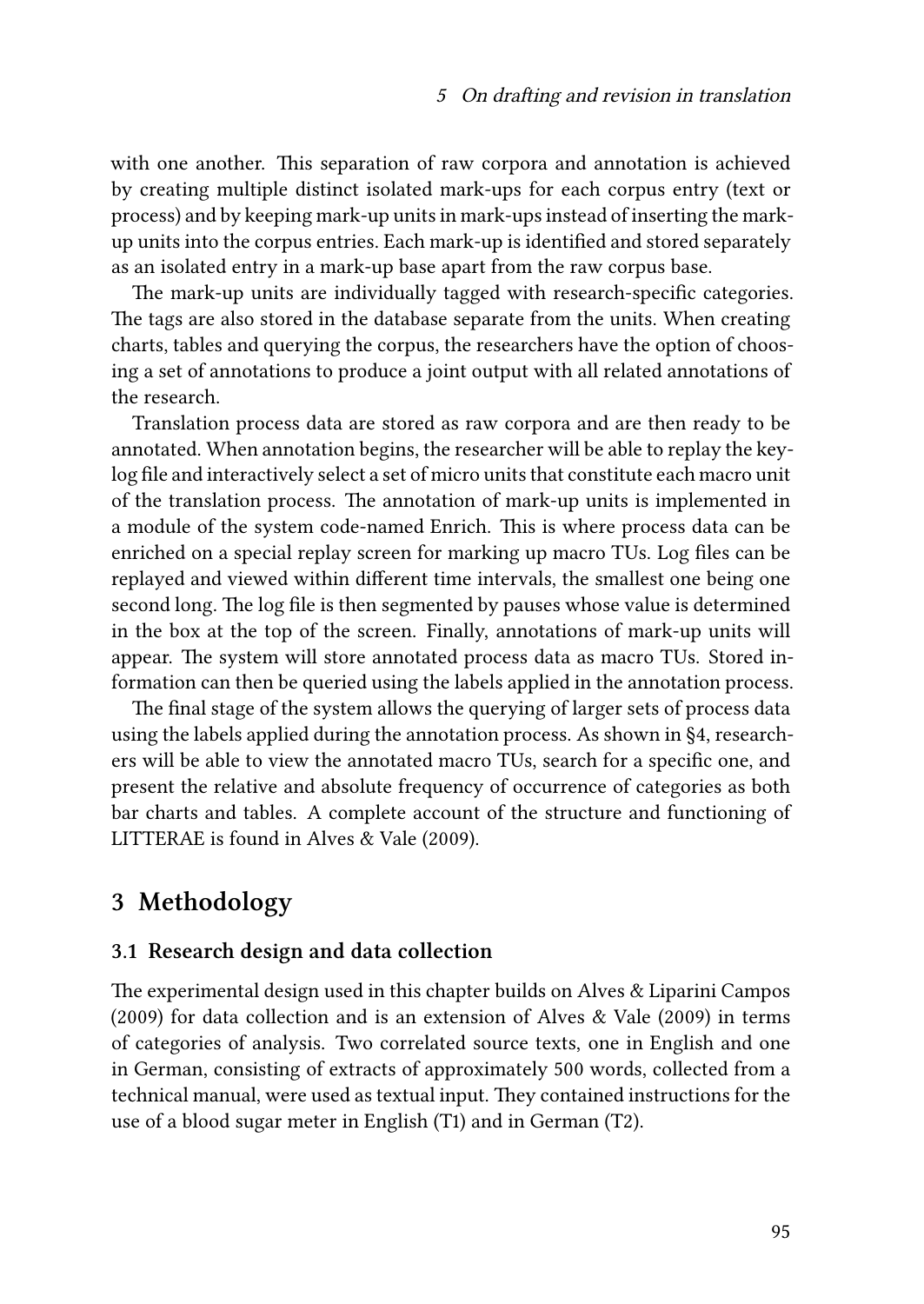Translations were carried out with access to online documentation sources and no time pressure was introduced. Subjects' performance was recorded with Translog 2000 and data was later converted into XML files with the aid of Translog 2006. Onscreen data not captured by Translog were recorded with the software Camtasia which registered the unfolding of the translation process. Direct observation allowed that notes on translator's behaviour and consultations during the translation task were registered by the researcher in pre-elaborated observation charts.

All procedures followed the methodological approach known as data triangulation [\(Alves 2003\)](#page-19-8), which attempts to map the translation process using data collected from different vantage points <sup>8</sup>. Sources for triangulating translation process data were the recordings of target text production in real time, direct observation charts registering notes on translator's consultation and behaviour, and retrospective protocols. For the purpose of the present chapter, only Translog XML files were analysed with the aid of the LITTERAE search tool.

#### **3.2 Methodology for data analysis**

Data generated in the experiment consisted of 12 target texts in Brazilian Portuguese. Pauses which occurred during their production were classified as micro units on the basis of a five second pause interval. Each of these micro units received a time stamp. Whenever these micro units remain unchanged throughout the translation process, they are considered to be a macro unit. And whenever one of these micro units is taken up again by the translators, they are grouped together and, as such, also considered to be a macro unit. In this chapter, we only analysed macro units of the latter kind using the annotation procedures provided by LITTERAE. As a methodological decision, micro units were classified as instances of online revision when the subsequent micro unit was processed again still in the drafting phase. These were grouped together and identified as a macro unit by their corresponding time stamps and their editing was represented by a pipe [ | ]. When the micro unit was taken up again in the end-revision phase, it was identified with a corresponding time stamp which was far apart in terms of temporal dislocation from the preceding micro unit in the drafting phase. This type of editing in the revision phase was represented by a tilde  $\lceil \sim \rceil$ .

- <span id="page-7-0"></span>(1) *ned | medidor de açúcar | medidor do nível de açúcar* – [P1]
- <span id="page-7-1"></span>(2) *fora do corpo ~ de forma invasiva* – [P2]

 $^8$  see also [Jakobsen \(1999\)](#page-20-9) for a discussion of this technique originally used in the social sciences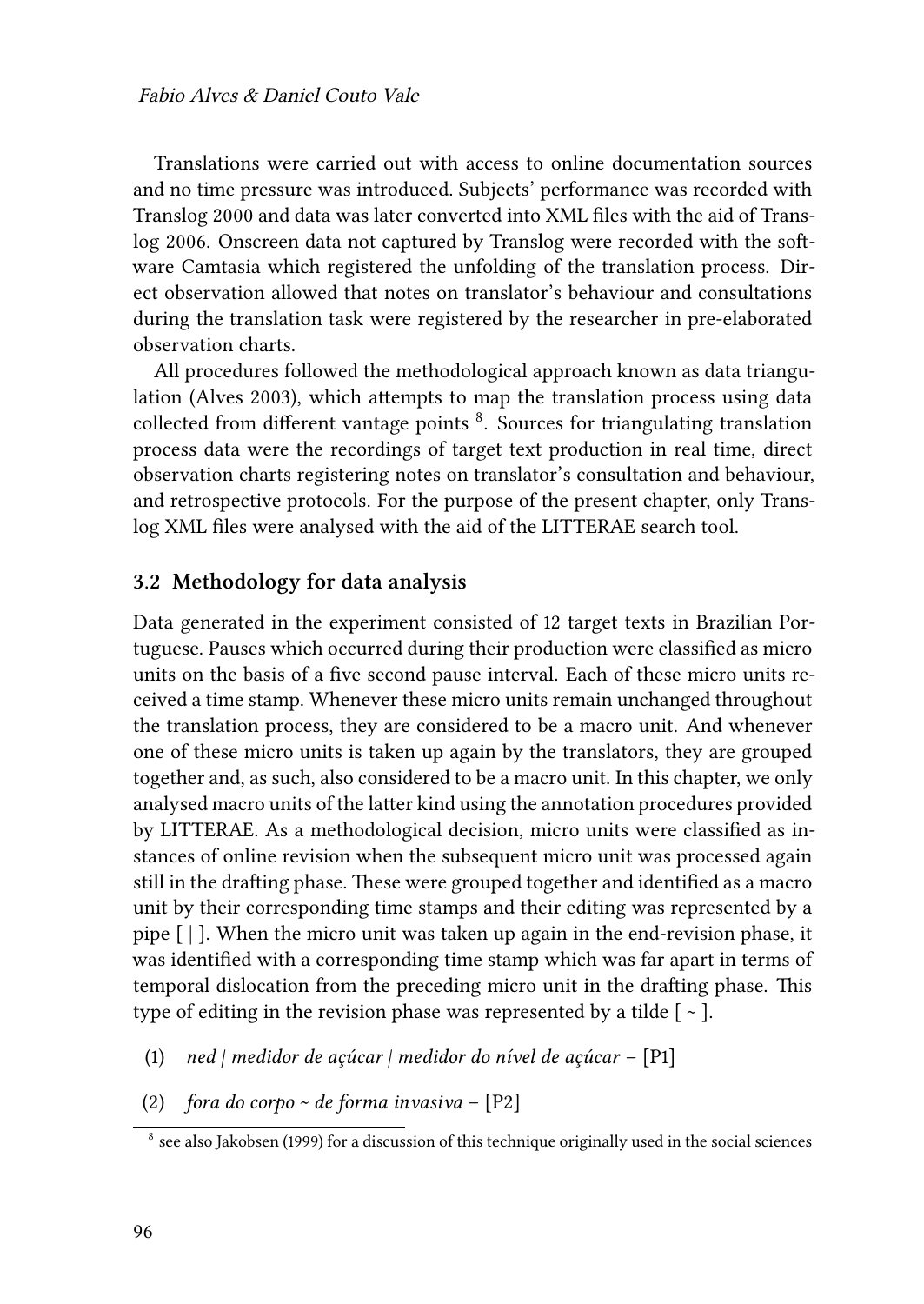#### <span id="page-8-1"></span>(3) *Medidor de índice | Medidor de glicemis ~ Medidor de glicemia* – [P3]

Example [1](#page-7-0) presents two revision steps and three versions of a text segment. It was captured during the drafting phase in four chunks of the translog file. Together they make up a macro unit. Editing within a macro unit is represented by a pipe  $\lceil \cdot \rceil$ . As shown in Figure [1](#page-8-0), there are four chunks of writing activity in this macro unit: at 62730ms of the translation process the translator typed *(ned*; after approximately two seconds, at 88830ms, the three first letters were deleted and *medidor de* 'meter of' was typed in; around two seconds later, at 106300ms, after a pause for internal support, *açúcar no sangue)* 'sugar in the blood' was typed; then, at 1228840ms, still in the drafting phase, *do nível* 'of the level' was inserted. This generated the end product *medidor do nível de açúcar no sangue* 'meter of the level of sugar in the blood' or 'blood sugar level meter' which appears in the  $TT^9$ . This type of macro unit was classified as P1, namely a macro unit with processing patterns which occur only in the drafting phase.

<span id="page-8-0"></span>

| Tag Name<br>Apply tag   | $\mathbf{z}$<br>P <sub>1</sub>                               | <b>Delete</b> |
|-------------------------|--------------------------------------------------------------|---------------|
| ned   medidor de açúcar | $62730$ : (ned $\uparrow \textcircled{x}$                    |               |
| medidor do nível acúcar | 88830: 33 a medidor de                                       |               |
|                         | 106300: açúcar no sangue)                                    |               |
|                         | 1228840: [Mouse][Mouse]nivel [Mouse][Mouse] 30[Mouse][Mouse] |               |

Figure 1: Example of a macro translation unit type P1

In Example [2,](#page-7-1) two micro units were processed in different phases of the translation process to make up a macro translation unit. As shown in Figure [2,](#page-9-0) first a micro unit was observed in the drafting phase at 792480ms in a long text segment of 115 characters in which the expression *fora do corpo* 'outside the body' appeared. This provisional solution was only revised in the revision phase. After a first draft of the target text had been produced, at 3596240ms the micro unit was changed into *de forma invasiva* 'in an invasive manner' which together with the first rendering makes up a macro unit. Editing within a macro unit which occurs in the revision phase is represented by a tilde  $\lceil \sim \rceil$ . This type of macro unit was classified as P2, namely a macro unit with processing patterns which occur only once in the drafting phase and are then taken up again during the revision phase.

In Example [3](#page-8-1), two micro units occur in the drafting phase as in a P1 type of macro translation unit. However, differently from a P1 macro unit, there is also

<sup>&</sup>lt;sup>9</sup> The segment of the text that is targeted by micro TUs of edition is generally smaller than the entire segment of text produced in micro TUs of revision. When representing the revision chain and the iterim versions, we only present the smaller segments that are actually reviewed.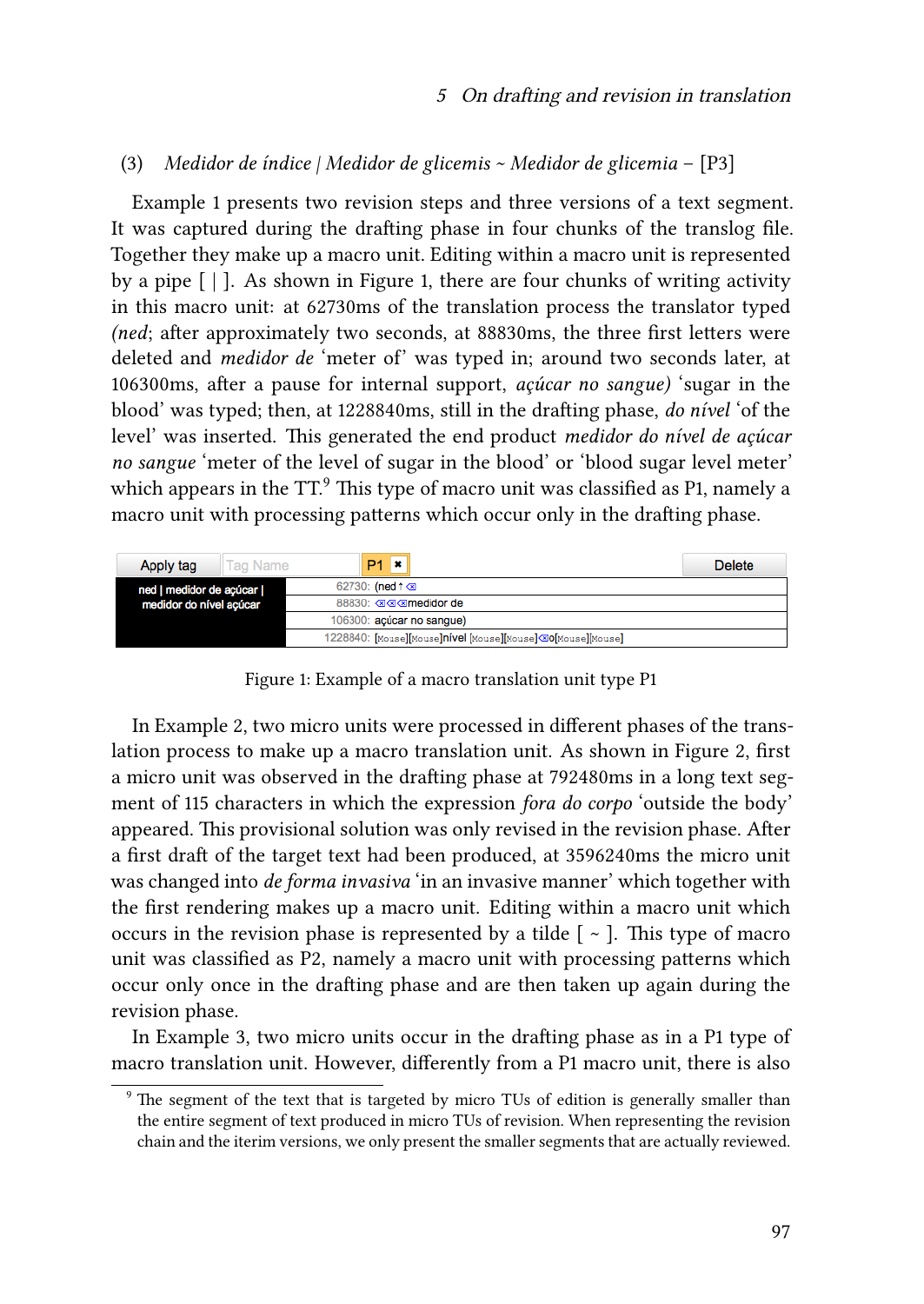<span id="page-9-0"></span>

Figure 2: Example of a macro translation unit type P2

one (or more) micro unit observed in the revision phase. As shown in Figure [3,](#page-9-1) at 58130ms the micro unit was processed as *medidor de índice* 'meter of index'. Next, still in the drafting phase, it was changed into *medidor de glicemis* 'meter of blood-sugar-leves /typo/'. Then, at 2108600, during the revision phase, the typo "s" was deleted and replaced by "a" to render *medidor de glicemia* 'meter of bloodsugar-level'. This type of macro unit was classified as P3, namely a macro unit with processing patterns which occur more than once in the drafting phase and are taken up again once or more in the revision phase.

<span id="page-9-1"></span>

Figure 3: Example of a macro translation unit type P3

In order to carry out the analysis of drafting and revision patterns, XML files with translation process data from the 12 professional translators were segmented into micro units. Each file was then annotaded manually on the basis of the triadic classification, and micro units were classified as P1, P2 and P3. The same procedure was applied to all 12 XML files with translation process data generated by Translog 2006. 10 Using these three categories, all micro units registered in the 12 keylog files with translation process data were annotated as macro units. The next section presents the results of this classification.

 $^{10}$  For the sake of clarification, we provide a link [http://letra.letras.ufmg.br/resources/2010\\_alves\\_](http://letra.letras.ufmg.br/resources/2010_alves_vale.png) [vale.png](http://letra.letras.ufmg.br/resources/2010_alves_vale.png) (last accessed 2011-11-24) with access to three appendixes where data analysis is fully displayed. Appendix 1 contains a set of annotated macro units of type P1 whereas Appendix 2 comprises all macro units classified as P2 and Appendix 3 shows the remaining macro units classified as P3.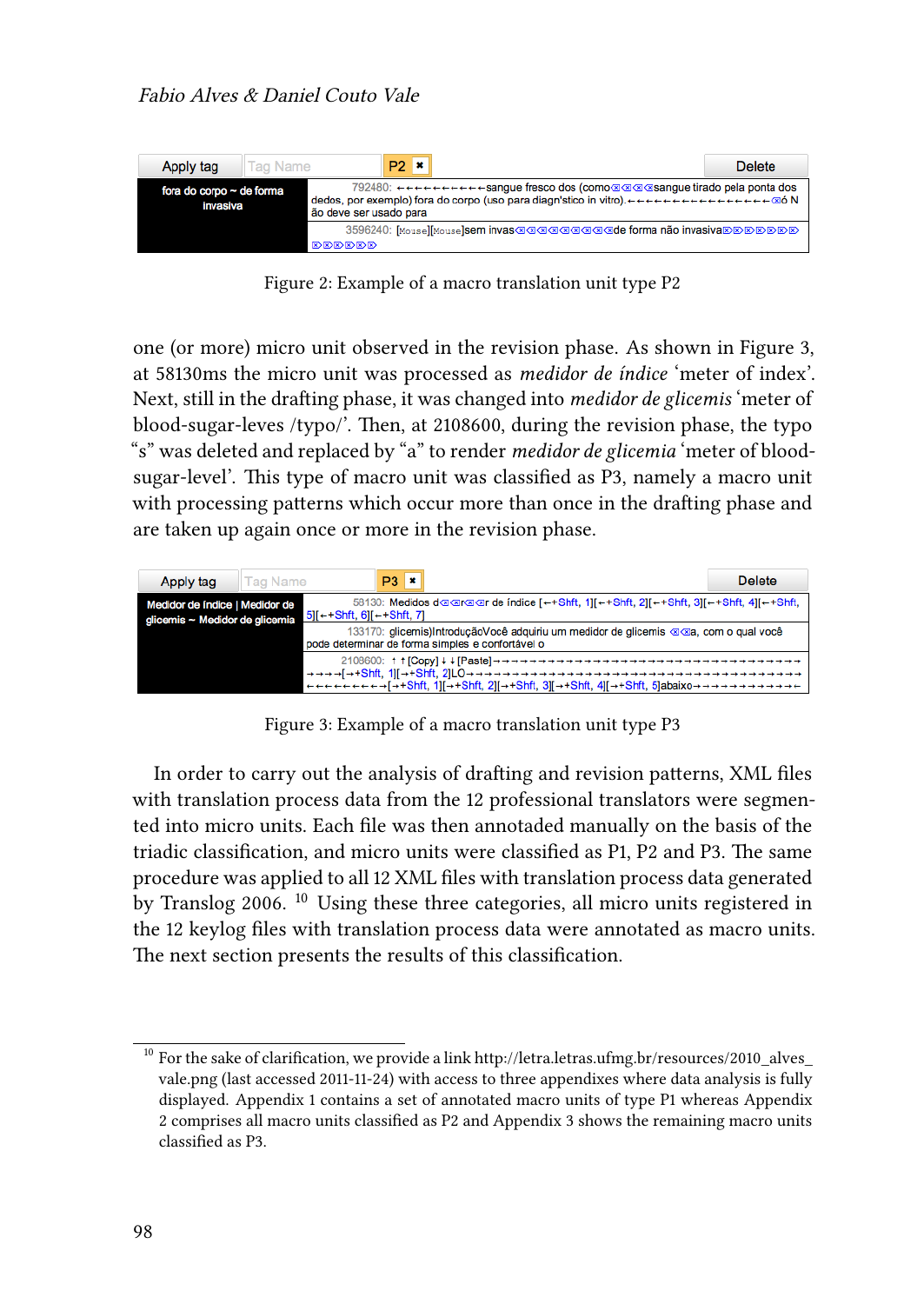# <span id="page-10-0"></span>**4 Data analysis**

In accordance with the proposal made by [Alves & Vale \(2009\)](#page-19-1) to classify micro and macro translation units, our corpus contains 355 macro units implemented by the 12 subjects. Table [1](#page-10-1) shows the total number of macro units, made up by a combination of P1, P2 and P3 types.

<span id="page-10-1"></span>

|                | Subject E1 Number of macro units $(P1 + P2 + P3) =$ |     |
|----------------|-----------------------------------------------------|-----|
| E <sub>1</sub> | $(17 + 21 + 1) =$                                   | 39  |
| E2             | $(7 + 0 + 0) =$                                     | 07  |
| E3             | $(9 + 12 + 0) =$                                    | 21  |
| E4             | $(29 + 22 + 5) =$                                   | 56  |
| E5             | $(4 + 58 + 1) =$                                    | 63  |
| E6             | $(11 + 10 + 0) =$                                   | 21  |
| G1             | $(12 + 29 + 5) =$                                   | 46  |
| G2             | $(6 + 5 + 2) =$                                     | 13  |
| G <sub>3</sub> | $(23 + 0 + 0) =$                                    | 23  |
| G <sub>4</sub> | $(22 + 12 + 2) =$                                   | 36  |
| G5             | $(1 + 8 + 0) =$                                     | 09  |
| G6             | $(10 + 10 + 1) =$                                   | 21  |
| Total          | $(151 + 187 + 17) =$                                | 355 |

Table 1: Total number of macro units per subject

By looking at Table [1](#page-10-1), one can easily identify a completely different pattern in E5 with 58 occurrences of type P2 and only 4 cases of P1 and 1 case of P3. The next highest count in this category is observed in the performance of G1 with 29 occurences of P2. If we consider E5 as an outlier, the total number of P1 will be 147, with 129 cases of P2 and 16 occurrences of P3, indicating that, on the whole, P1 > P2 > P3. As we have different profiles and different revision total frequencies, the total numbers of P1, P2, and P3 are not informative in themselves. Comparing total P1 and total P2 will result in different rules depending on the profiles we exclude. However, regardless of considering E5 as an outlier or not, P1 and P2 occurrences are far higher than P3 types which makes only 4.8% of the total number of occurrences in the sample.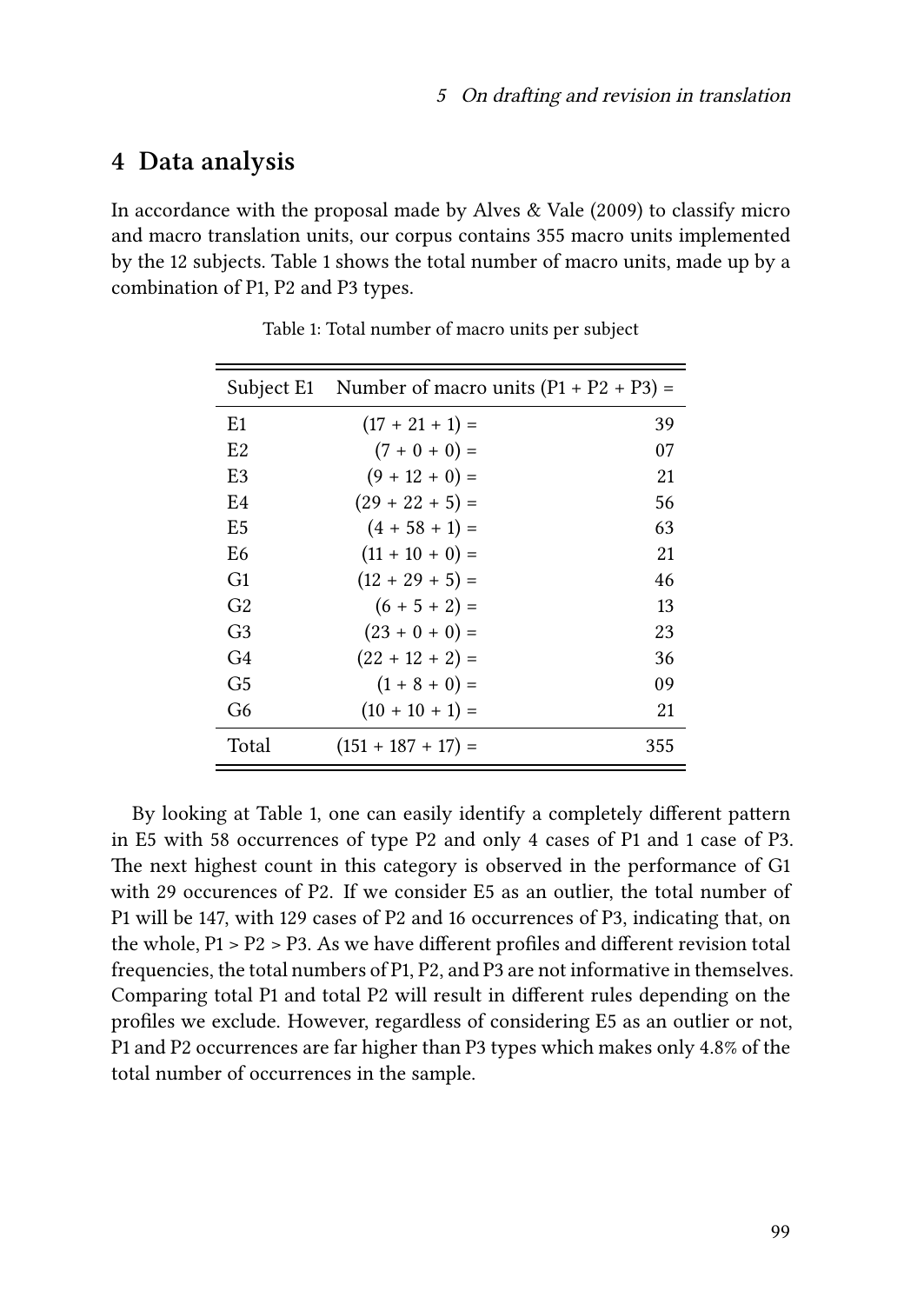# **4.1 Identifying patterns of translation units and profiles during drafting and revision**

Table [2](#page-11-0) presents the absolute and relative numbers across the sample, separating data among the subjects who translated from English (E1-E6) and from German into Brazilian Portuguese (G1-G6), grouping them according to P1, P2 and P3 types of macro translation units and adding a column with a classification of translator profiles which will be discussed further in this section.

<span id="page-11-0"></span>

| Subject        | P <sub>1</sub> |       | P <sub>2</sub> |       | P <sub>3</sub> |       | Profile         | Sub-profile   |
|----------------|----------------|-------|----------------|-------|----------------|-------|-----------------|---------------|
|                | Abs.           | Rel.  | Abs.           | Rel.  | Abs.           | Rel.  |                 |               |
| E1             | 17             | 43.7% | 21             | 53.8% | 1              | 2.6%  | Drafter/Reviser | Non-Recursive |
| E2             | 7              | 100%  | $\Omega$       |       | $\Omega$       | ----  | Drafter         |               |
| E3             | 9              | 42.9% | 12             | 57.1% | $\Omega$       | ----  | Drafter/Reviser | Non-Recursive |
| E4             | 29             | 51.8% | 22             | 39.2% | 5              | 8.9%  | Drafter/Reviser | Recursive     |
| E5             | $\overline{4}$ | 6.3%  | 58             | 92.0% | 1              | 1.6%  | Reviser         |               |
| E <sub>6</sub> | 11             | 52.4% | 10             | 47.6% | $\Omega$       | ----  | Drafter/Reviser | Non-Recursive |
| G <sub>1</sub> | 12             | 26.1% | 29             | 63.0% | 5              | 10.9% | Drafter/Reviser | Recursive     |
| G <sub>2</sub> | 6              | 46.2% | 5              | 38.5% | $\mathfrak{D}$ | 15.4% | Drafter/Reviser | Recursive     |
| G <sub>3</sub> | 23             | 100%  | $\Omega$       |       | $\Omega$       |       | Drafter         |               |
| G4             | 22             | 61.1% | 12             | 33.3% | $\overline{2}$ | 5.6%  | Drafter/Reviser | Recursive     |
| G5             | 1              | 11.1% | 8              | 88.9% | $\Omega$       |       | Reviser         |               |
| G6             | 10             | 47.6% | 10             | 47.6% | 1              | 4.8%  | Drafter/Reviser | Non-Recursive |

Table 2: Absolute and relative numbers for P1, P2 and P3 per subject and corresponding profiles

If we look at the apparently disparate figures displayed in Table [2,](#page-11-0) a picture of idiosyncratic patterns might seem to be the first obvious conclusion. However, by closer scrutiny we can identify correlated patterns across the two language pairs. On the one hand, both E2 and G3 only show cases of P1 macro units whereas E5 and G5 display predominant occurrences of P2 macro units. On the other hand, the remaining subjects show a pattern where P1 and P2 types of macro units compete in terms of predominance and sometimes P1 > P2 and at other times P2 > P1. If we apply a formula to the number of occurrences, we can classify the data into four different translator profiles.

A translator was classified with the profile of a "Drafter" if, during the drafting phase, he or she revised the TT six times more than during the revision phase. Inversely, a translator was classified with the profile of a "Reviser" if, during the revision phase, he or she revised the TT six times more than during the drafting phase. The remaining translators were classified with the profile of a "Drafter/Re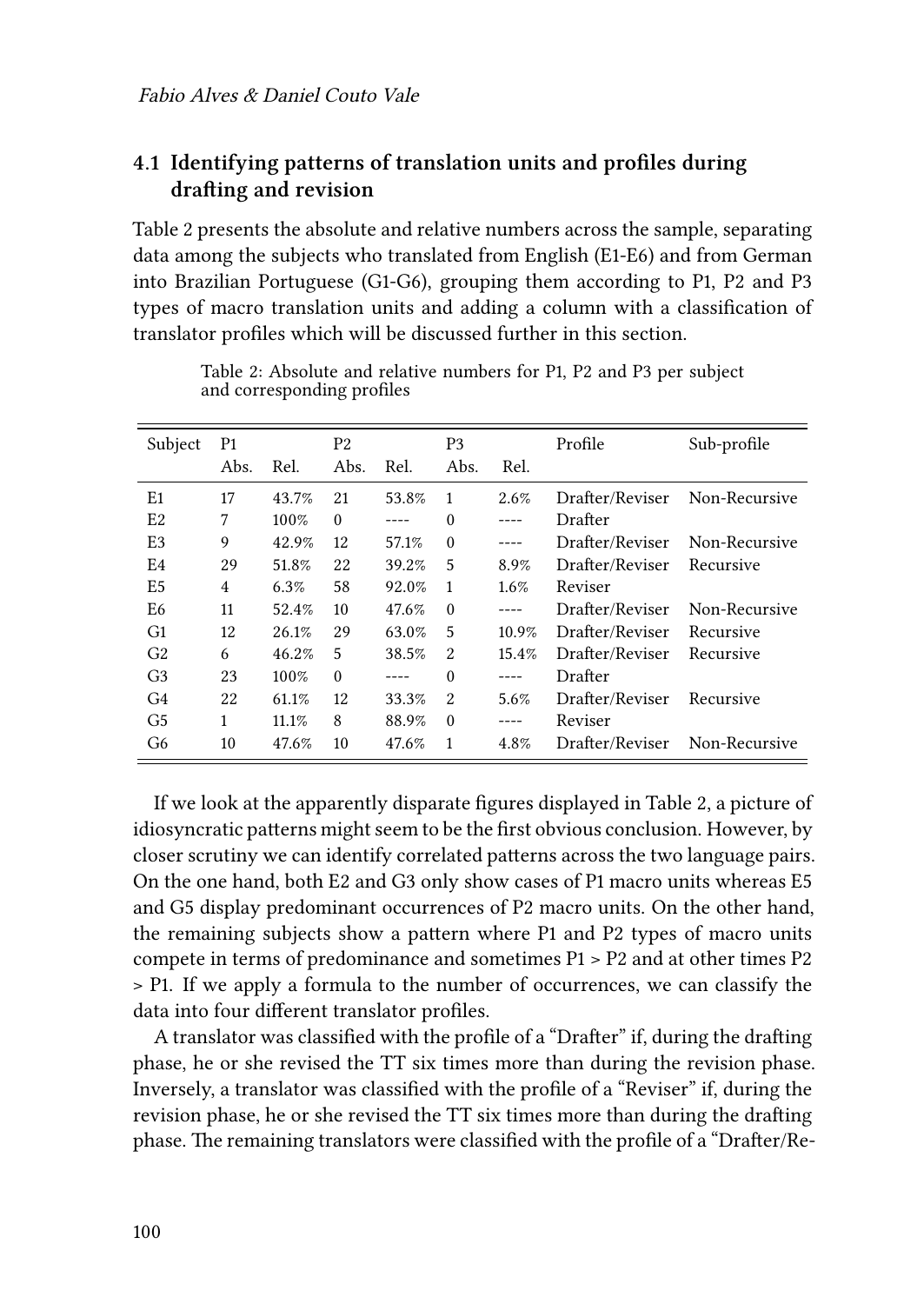viser". Within this group, we found two special subgroups comprised by translators who either revised the same parts of the TT both during the drafting and the revision phases, revisions of the type P3 (Recursive sub-profile) and those who did not (Non-recursive sub-profile). Table [3](#page-12-0) displays the formulae for calculating the four different profiles.

Table 3: Calculation of translator profiles per types of macro TUs where  $\alpha$  or  $> 1/6$  is a distinctive indicator

<span id="page-12-0"></span>

| Drafter                      | $(P2 + P3) \div P1 < 1/6$                         |
|------------------------------|---------------------------------------------------|
| Reviser                      | $P1 \div (P2 + P3) < 1/6$                         |
| Drafter Non-Recursive Revise | $(P2 + P3) \div P1 \ge 1/6 \& P2 \div P3 < 1/6$   |
| Drafter Recursive Reviser    | $(P2 + P3) \div P1 \ge 1/6 \& P2 \div P3 \ge 1/6$ |

## **4.2 Patterns of translator profiles in the drafting and in the revision phases**

According to our analysis, we identified four types of profiles: Drafters, Revisers, Drafter Non-Recursive Revisers, and Drafter Recursive Revisers. Drafters are those subjects who predominantly show P1 types of macro translation units and process them entirely during the drafting phase. Revisers, on the other hand, seem to produce interim solutions in the provisional target text while drafting and implementing changes predominantly in the revision phase. As far as the third and fourth profiles are concerned, those of the Drafter/Reviser, all subjects had approximately the same number of TT changes in both phases, which can be expressed by  $1/2 <$  P1 ÷ (P2 + P3) < 2.

The data analysis shows that neither  $1/6 < (P2 + P3) \div P1 < 1/2$  nor  $1/6 < P1 \div$  $(P2 + P3)$  < 1/2 were observed in the sample. In other words, either the subject had an approximate equal number of changes during the drafting and revision phases or the subject implemented a lot more changes in one phase than in the other. In our corpus, there is no subject with a tendency to revise slightly more in one of the two phases. There are two trends in the sample: a predominant mode of revision either during the drafting or revision phases or a strong tendency towards a balanced distribution of P1 and P2 types of macro translation units.

When determining the "Drafter Recursive Reviser" profile, all translators of the Drafter Reviser profile were found to have approximately six times more changes implemented of type P2 than those of type P3. The ones that are over the threshold of 6 P2s per P3 are on the "Drafter Non-Recursive Reviser" profile and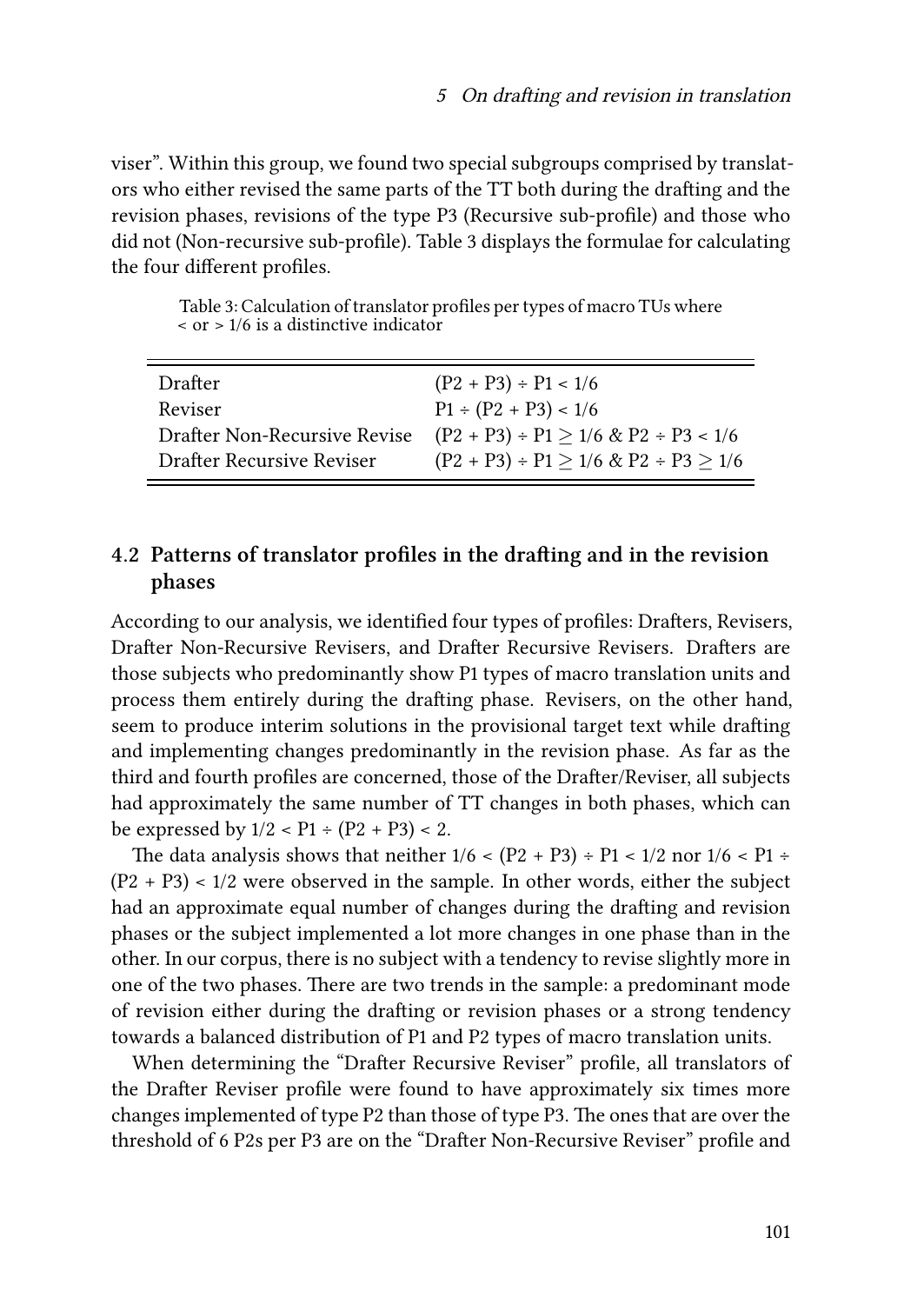the ones who were below this threshold were on the "Drafter Recursive Reviser" profile. Again, all translators were close to this threshold. Therefore, these two categories can be understood as slight tendencies in a cline.

At last, by definition, there must be at least one change during the drafting phase for identifying a textual change of the type P3, which can be expressed as P1 > 0 if P3 > 0. Although this is the only rule that must be found by definition, we also found two other rules: in every analysed translation, there were more changes in the drafting phase (P1) than recursive changes in the revision phase (P3) and there were always more non-recursive changes in the revision phase (P2) than recursive ones (P3), what can be expressed as P1 > P3 and P2 > P3.

### **4.3 Patterns of macro translation units in the drafting and in the revision phases**

Besides classifying the data in terms of macro translation units of types P1, P2 and P3 as well as introducing four different translator profiles, the data analysis also allows the observation of subpatterns within the triadic categories. By looking at the data, one observes how decisions previously made by the translator influence the revision patterns in the unfolding of the macro translation units. On the one hand, translation process data such as key-logging is linear in time – one event at a time follows another – and recursive in the TT: additions, editions and deletions may happen in any position of it. On the other hand, TTs have a linear structure: their characters – in all their intermediate and final versions – are organized linearly – one character after the other. When translating a given micro unit, a choice made at timestamp X may lead the translator to replace a decision made in a previous part of the TT at timestamp Y by an alternative which signals an attempt to standardize choices. This upward movement has been classified as a P1 ascending pattern as shown in Figure [4](#page-14-0).

As displayed in the upper part of Figure [4,](#page-14-0) one can see that, as shown at timestamp 471290ms, G4 initially translates the German verb *bestimmen* 'determine' into Brazilian Portuguese as *determinar* 'determine'. As the process unfolds, two lexical items are translated as *medição* and *medida* 'measurement'. Then, as shown at timestamp 557820ms, still in the drafting phase, after translating the noun *Bestimmung* 'determination' as *medição* 'measurement', G4 changes *determinar* 'determine' into *mensurar* 'measure'. This upward recursive movement in text production seems to be clearly driven by the lexical choices of *medição/medida* 'measurement' and *medição* 'measurement' which lead G4 to replace *determinar* by *mensurar*. The upward unfolding of the micro units into a macro unit in the drafting phase illustrates what we call a P1 ascending pattern.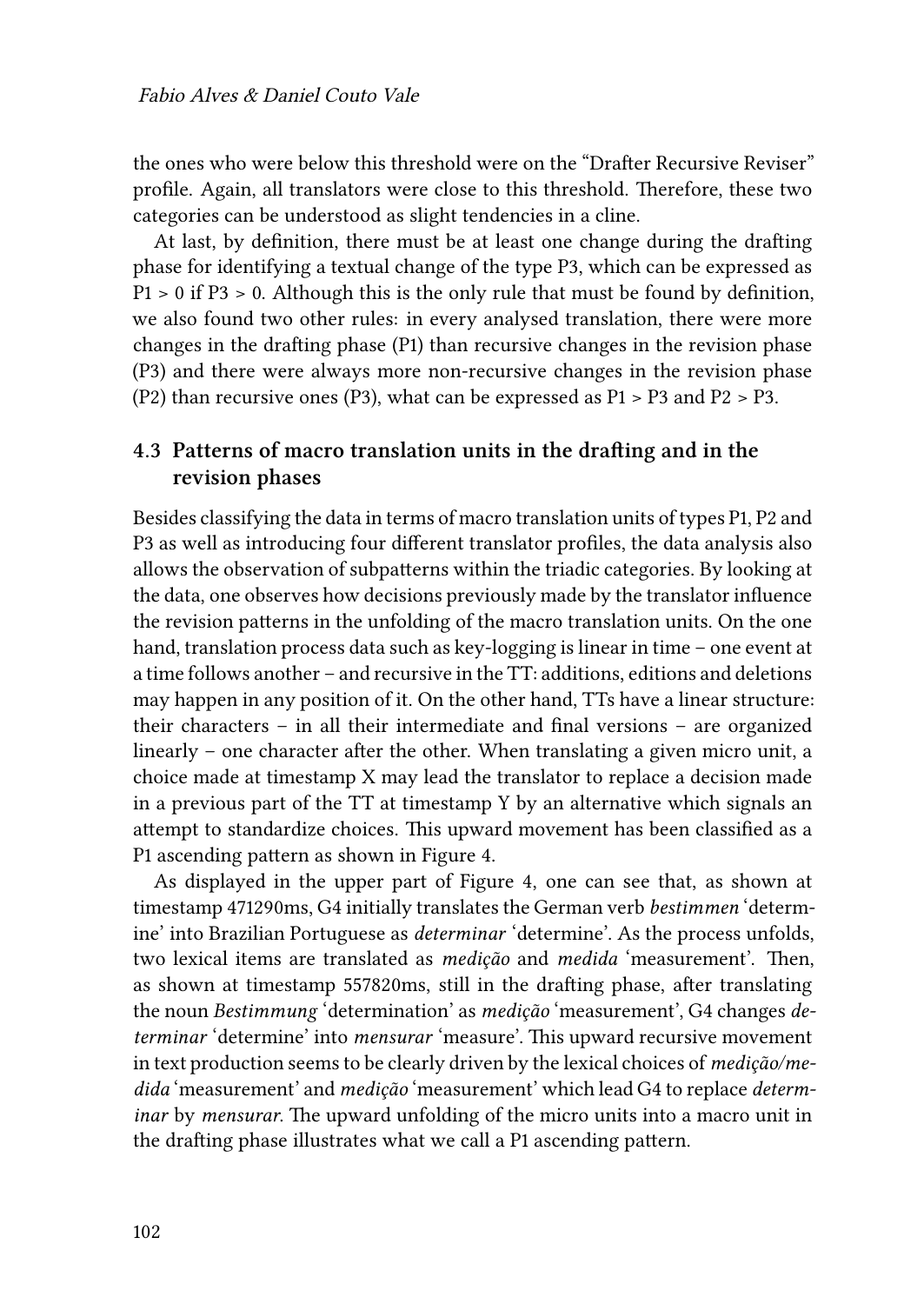```
471290
 Instruções de utilização
Introdução
Você adquiriu um aparelho de medição de glicose com o qual poderá
determinar sua glicose de maneira confortável e simples. A faixa de
medição do aparelho está entre 10 mg/ dl e 600 mg/ dl (faixa mmol 0,06
mmol/ 1 - 33, 3 mmol/1.
Por favor, verifique qual aparelho seu médico foi prescrito por seu
médico (ou fornecido por seu farmacêutico) (mg/ dl ou mmol/ l) e em
qual unidade de medida vc |
                                                                                 557820
Instruções de utilização
Introducão
Você adquiriu um aparelho de medição de glicose com o qual poderá
mensurar sua glicose de maneira confortável e simples. A faixa de
medição do aparelho está entre 10 mg/ dl e 600 mg/ dl (faixa mmol 0,06
mmol/\bigwedge - 33, 3 mmol/1).
Por favor, verifique qual aparelho seu médico foi prescrito por seu
médico (ou fornecido por seu farmacêutico) (mg/ dl ou mmol/ l) e a qual
unidade de medida vo adequa sua terapia.
Para uma medição exata da glicose, algumas regras importantes precisam ser observadas.
   determinar | mensurar
                            209780: glicose com o qual poderá determinar de maneira confort
                            477250: [Mouse][Mouse][Mouse][Mouse][Mouse][Mouse, 134][Mouse][Mouse][Mouse, 3][Mouse, 3]a
                      [Mouse][Mouse, 163][Mouse][Mouse]adequa sua terapia.Para e<br/>Grealizar [Mouse][Mouse][Mouse][Mouse,
                      1][Xouse][Xouse][Xouse, 7][Xouse, 7][Xouse][Xouse][Xouse][Xouse][Xouse][Xouse][Xouse][Xouse][Xouse][Xouse]
```
Figure 4: P1 ascending pattern (example of G4 performance)

When translating another given micro unit, a first choice may be replaced by a second alternative which indicates that a previously made decision influences the revision carried out by the translator in an attempt to standardize choices. This downward movement has been classified as a P1 descending pattern as shown in Figure [5](#page-15-0).

As displayed in the upper part of Figure [5](#page-15-0), one can see that, at timestamp 690820ms, while translating the same source text fragment, G6 initially translates the German verb *bestimmen* 'determine' into Brazilian Portuguese as *verificar* 'verify'. Figure [5](#page-15-0) also shows that *Bestimmungen* 'determinations' down below in the same source text fragment was translated as *averiguações* 'investigations'. As the process unfolds, at timestamp 738950ms, still in the drafting phase, G6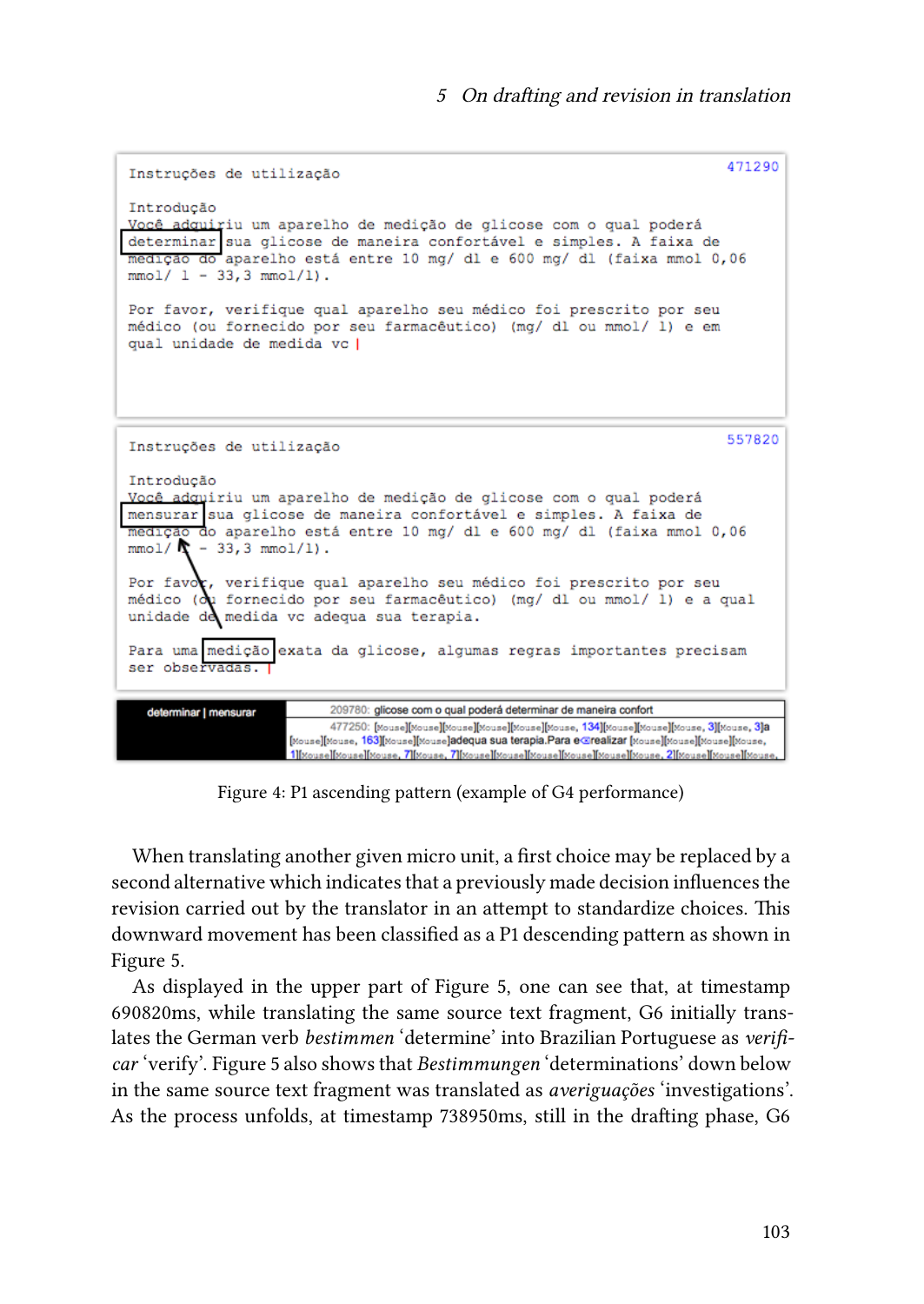<span id="page-15-0"></span>

| 690820<br>MANUAL DE INSTRUCÕES (APARELHO MEDIDOR DE GLICEMIA)                                                                                                                                                                                                                 |  |  |  |
|-------------------------------------------------------------------------------------------------------------------------------------------------------------------------------------------------------------------------------------------------------------------------------|--|--|--|
| INTRODUCÃO                                                                                                                                                                                                                                                                    |  |  |  |
| Você açaba de adquirir um medidor de glicemia, através do qual você<br>poderá verificar, de forma prática e simples, o teor de açúcar em seu<br>sangue. O ambito de aferição do aparelho situa-se entre 10 mg/dl e 600<br>$mq/dl$ (âmbito de mmol: 0,6 mmol/1 - 33,3 mmol/1). |  |  |  |
| Verifique, por favor, qual aparelho foi prescrito por seu médico (ou<br>fornecido por seu farmacêutico) (mg/dl ou mmol/l) e por qual unidade de<br>medição se orienta seu tratamento.                                                                                         |  |  |  |
| Para que a averiquação                                                                                                                                                                                                                                                        |  |  |  |
| 738950<br>MANUAL DE INSTRUÇÕES (APARELHO MEDIDOR DE GLICEMIA)                                                                                                                                                                                                                 |  |  |  |
| INTRODUCÃO                                                                                                                                                                                                                                                                    |  |  |  |
| Você acaba de adquirir um medidor de glicemia, através do qual você<br>poderá verificar, de forma prática e simples, o teor de açúcar em seu<br>sanque. O ambito de aferição do aparelho situa-se entre 10 mg/dl e 600<br>$mg/d1$ (âmbito de mmol: 0,6 mmol/1 - 33,3 mmol/1). |  |  |  |
| Verifique, por favor, qual aparelho foi prescrito por seu médico (ou<br>fornecido por seu farmacêutico) (mg/dl ou mmol/l) e por qual unidade de<br>medição se orienta sou tratamento.                                                                                         |  |  |  |
| Para que se realizem verificações exatas da glicemia, há algumas regras<br>importantes a serem consideradas                                                                                                                                                                   |  |  |  |
| 667900: se orienta seu tratamento.Para qua de a a daveriguação direção<br>averiguação   verificações                                                                                                                                                                          |  |  |  |
| 702590: @@@@@@@@@@@@@se realizem verificoe@@ações exatas da glicemia, h<br>á algumas regras importants@es a serem cns@@onsideradas                                                                                                                                            |  |  |  |

Figure 5: P1 descending pattern (example of G6 performance)

changes *averiguações* 'investigations' into *verificações* 'verifications'. This downward recursive movement in text production seems to be clearly driven by the lexical choice of *verificar* 'verify' at shown timestamp 690820ms. The downward unfolding of the micro units into a macro unit in the drafting phase illustrates what we call a P1 descending pattern.

Both ascending and descending subtypes of P1 signal the influence of different stages of text production in the unfolding of macro translation units. What must be clear is that the notion of descending and ascending movements is related to but is not the same as the one of previous and following positions in the TT. The former are dynamic movements of the subjects over the TT in a processoriented perspective and the latter are static relative positions of text segments in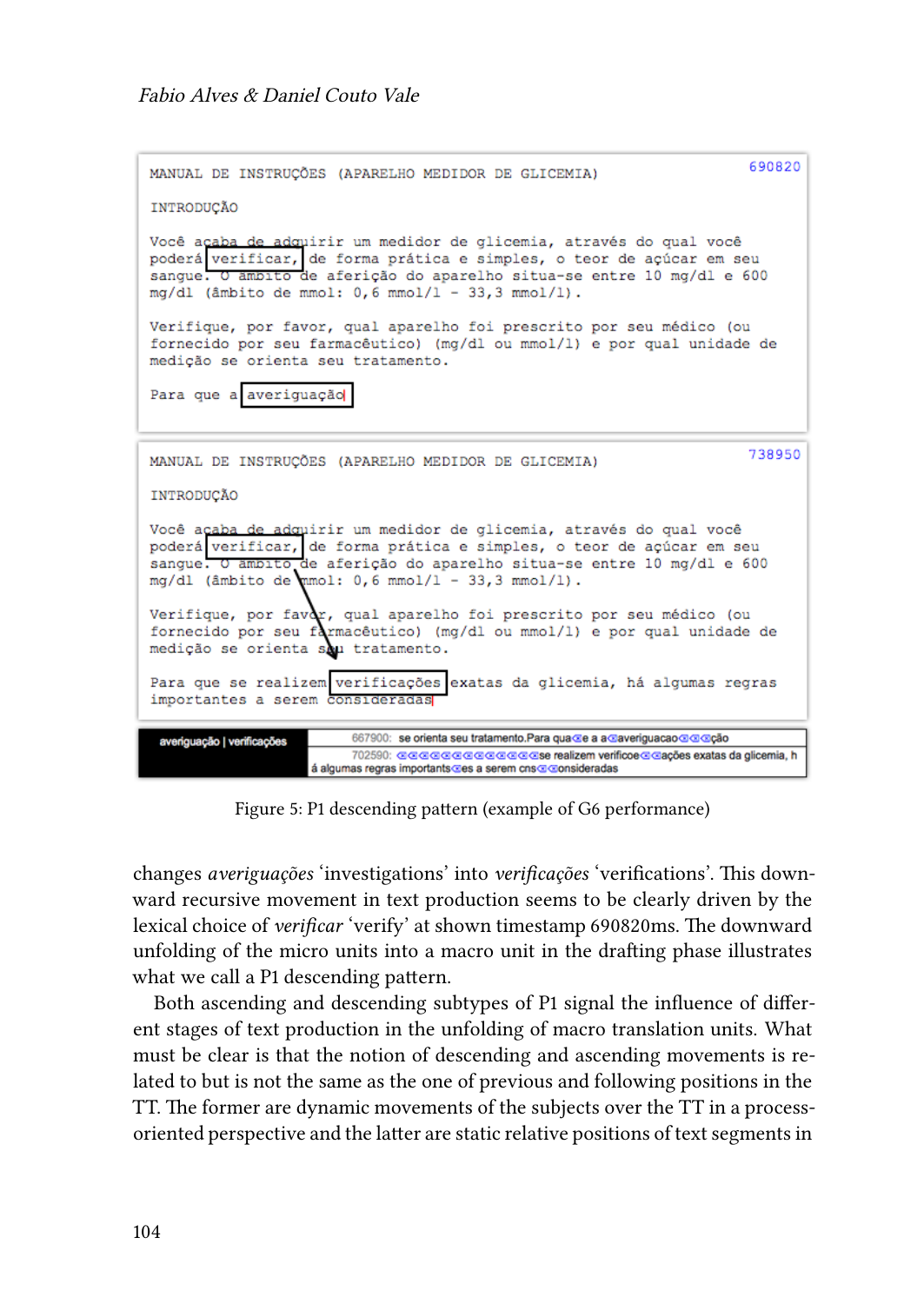a product-oriented perspective. Sometimes the driving force is a translation decision made later in the drafting phase which influences the revision of a choice which had already been made earlier in the translation process (P1 ascending pattern). At other times, the driving force is a previously made decision which seems to guide the revision of a translation alternative which is then implemented on the basis of a choice made at a previous timestamp (P1 descending pattern).

Additionally, similar processes of descending types of macro units seem to occur when we move away from the drafting phase. Given our observations of P-types, P2 only shows a descending pattern. In this subtype of macro translation unit, a micro unit occurs only once in the drafting phase and is then processed once or more in the revision phase.

Figure [6](#page-17-0) displays an example of a P2 descending pattern. As displayed in the upper part of Figure [6,](#page-17-0) one can see that E3 initially translates the pair 'adjust' and 'set up' by *regular* 'regulate' and *definiu* 'defined'. E3 then changes *definiu* 'defined' into *regulou* 'regulated' during the revision phase. The downward unfolding of the micro units into a macro unit in the revision phase illustrates what we call a P2 descending pattern.

Finally, as shown in Figure [7,](#page-18-0) a descending pattern also seems to be prototypical of P3.

One can see that G6 translates the word set *bestimmen*, *Messbereich*, *Bereich*, *kontrollieren*, *Bestimmungen* by *verificar* 'verify', *âmbito de aferição* 'scope of verification', *âmbito de aferição* 'scope of verification', *verifique* 'verify', *verificações* 'verifications' and then changes *verificações* 'verifications' into *aferições* 'verifications' in the revision phase. These examples of changes in the revision phase show a revision process that is not bound to the lexical correspondences between the source and target languages/texts.

# **5 Concluding remarks**

The picture emerging from the data analysis is manifold. Using the LITTERAE annotation and search tool, it was possible to classify macro translation units according to types P1, P2 and P3. It was also possible to differentiate two main types of macro translation units. On the one hand, P1 can be considered as a type of macro unit which signals online cognitive processing of translation units both in ascending and descending modes. On the other hand, P2 and P3 can be seen as types of macro units which signal a somewhat different process, namely a process that is more detached from the source text and consists of revisions of text production rather than translations per se. This difference is quite striking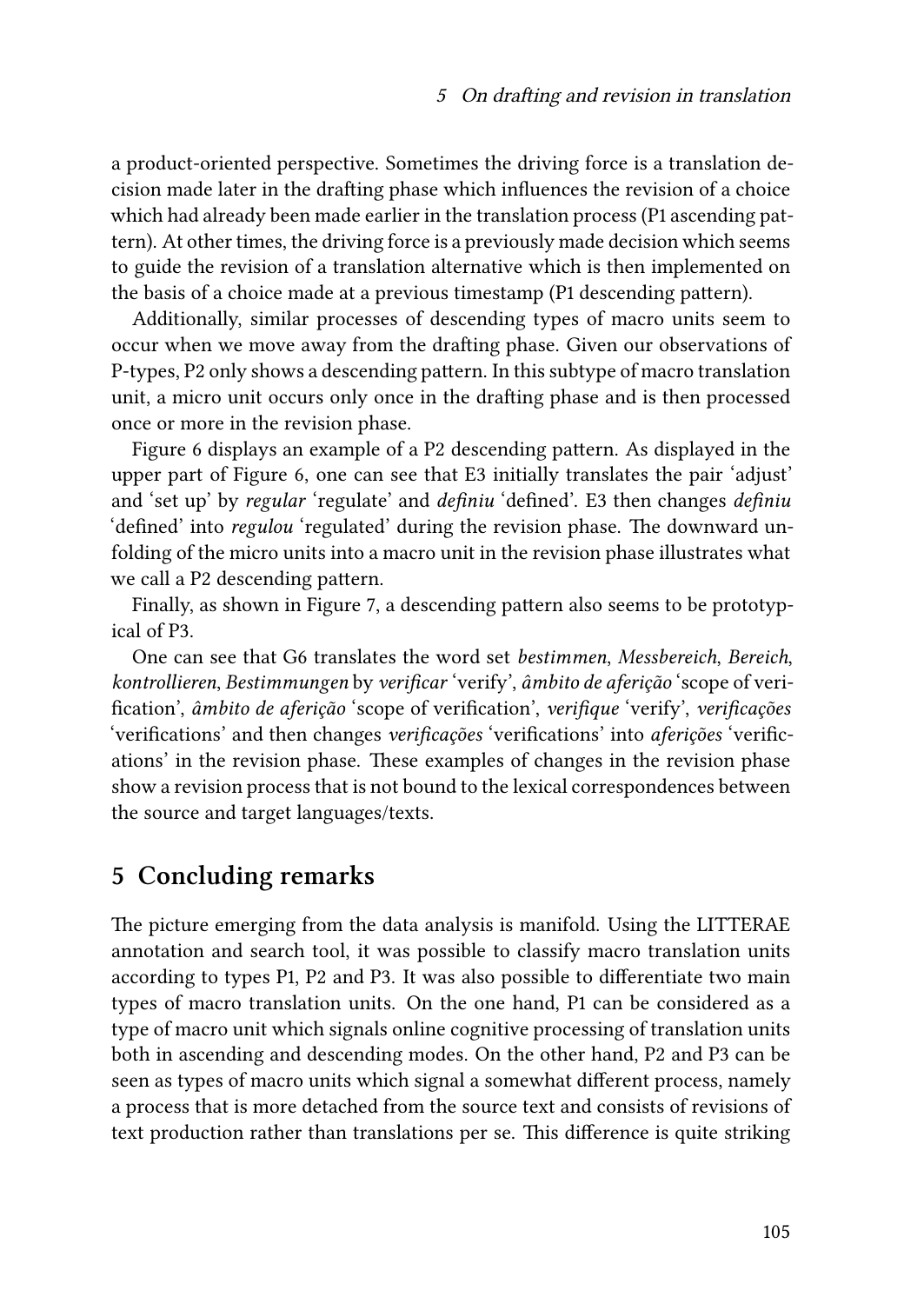<span id="page-17-0"></span>A verificação do nível de açúcar no sanque pode ser a grande diferença para você saber como gerenciar seu diabete diariamente. Foi elaborado da forma mais simples e confortável possível. Os medidores AC são<br>fáceis de usar e você pode regular o Dispositivo de lancetamento para executar o teste mais confortavelmente. INFORMACÕES IMPORTANTES . Seu medidor de glicose foi projetado e aprovado para tirar amostragens de sangue fresco dos capilares (sangue tirado pela ponta dos dedos, por exemplo) de forma não invasiva (uso para diagnóstico in vitro). Não deve ser usado para diagnosticar a presenca de diabetes. EXECUÇÃO DE UM TESTE DE SANGUE Antes de executar seu primeiro teste, verifique se você definiu corretamente o medidor e faça um teste de controle. A verificação do nível de açúcar no sangue pode ser a grande diferença para você saber como gerenciar seu diabete diariamente. Foi elaborado da forma mais simples e confortável possível. Os medidores AC sáo fáceis de usar e você pode regular o Dispositivo de lancetamento para executar o teste mais confortavelmente. INFORMAÇÕES IMPORTANTES . Seu medidor de glicose foi projetado e provado para tirar amostragens de sangue fresco dos capilares sangue tirado pela ponta dos dedos, por exemplo) de forma não invasiva uso para diagnóstico in vitro). Não deve ser usado para diagnosticar a resença de diabetes. EXECUÇÃO DE UM TESTE DE SANGUE Antes de executar seu primeiro teste, verifique se você regulou corretamente o medidor e faça um teste de controle. 962390: você cono digitale finiu cicrorretamente o medidor e faça um teste de controle.1. La definiu ~ regulou ve e seque suas mãos.2. 3624080: 4 4 4 4 4 4 4 4 4 4 4 4 [Mouse][Mouse][Mouse, 8][Mouse, 8]regulou [Mouse][Mouse] 4  $\texttt{[Mouse]}[\texttt{Mouse]}[\texttt{Mouse]}[\texttt{Mouse]}-\texttt{S}[\texttt{Mouse]}[\texttt{Mouse]}[\texttt{Mouse]}[\texttt{Mouse]}]$ 

Figure 6: P2 descending pattern (example of E3 performance)

particularly in view of the fact that both P2 and P3 are descending modes of text production in translation. On the whole, P2 types are more frequent than P3 types and more substantial revisions are only found among P2 types of macro translation units. P3 types seem to account for more fine-grained revisions which are quite small in numbers.

The overall trend shows that in terms of cognitive processing P1 has quite a distinctive nature than that of P2 and P3 and seems to be where translation takes place par excellence. However, the amount of data analysed in this chapter is too small to allow for generalizations. Nevertheless, we hope to have paved the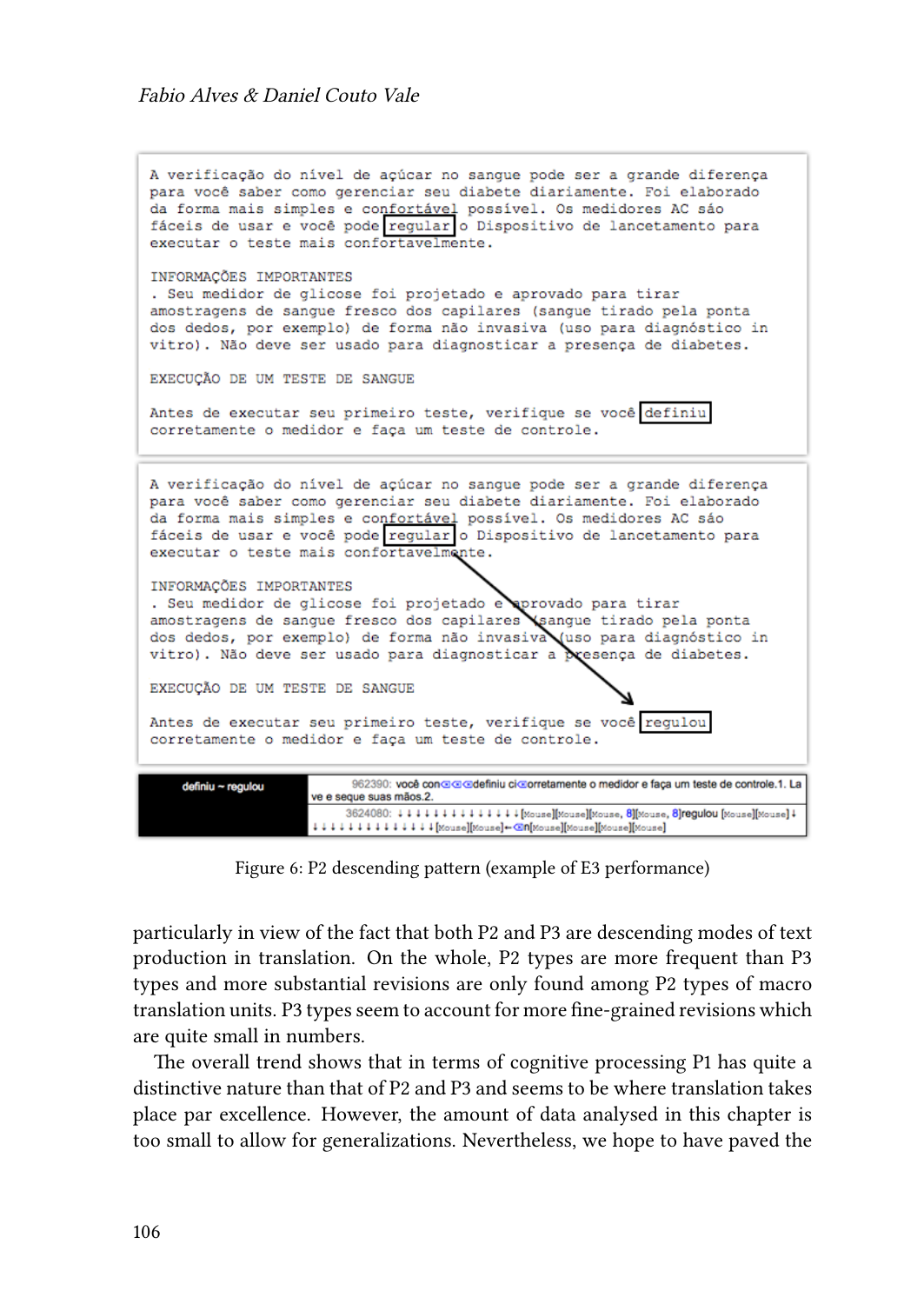<span id="page-18-0"></span>

| MANUAL DE INSTRUCÕES (APARELHO MEDIDOR DE GLICEMIA)                                                                                                                                                                                                                                     | 3499930 |  |  |
|-----------------------------------------------------------------------------------------------------------------------------------------------------------------------------------------------------------------------------------------------------------------------------------------|---------|--|--|
| INTRODUCÃO                                                                                                                                                                                                                                                                              |         |  |  |
| Você acaba de adquirir um medidor de glicemia, através do qual você<br>poderá verificar, de forma prática e simples, o teor de açúcar em seu<br>sangue. O âmbito de aferição do aparelho situa-se entre 10 mg/dl e 600<br>mg/dl (âmbito de aferição em mmol: 0,6 mmol/1 - 33,3 mmol/1). |         |  |  |
| Verifique, por favor, qual aparelho foi prescrito por seu médico (ou<br>fornecido por seu farmacêutico) (mg/dl ou mmol/l) e por qual unidade de<br>medição se orienta seu tratamento.                                                                                                   |         |  |  |
| Para que se realizem verificações exatas da glicemia, há algumas regras<br>importantes a serem consideradas. Leia atentamente as instruções de uso<br>antes de usar pela primeira vez o aparedlho.                                                                                      |         |  |  |
| MANUAL DE INSTRUCÕES (APARELHO MEDIDOR DE GLICEMIA)                                                                                                                                                                                                                                     | 3541790 |  |  |
| INTRODUCÃO                                                                                                                                                                                                                                                                              |         |  |  |
| Você acaba de adquirir um medidor de glicemia, através do qual você<br>poderá verificar, de forma prática e simples, o teor de açúcar em seu<br>sangue. O âmbito de aferição do aparelho situa-se entre 10 mg/dl e 600<br>mg/dl (âmbito de aferição em mmol: 0,6 mmol/1 - 33,3 mmol/1). |         |  |  |
| Verifique, por favor, qual aparelho foi prescrito por seu médico (ou<br>fornecido por seu farmacêutico) (mg/dl ou mmol/l) e por qual unidade de<br>medição se orienta seu tratamento.                                                                                                   |         |  |  |
| Para que se realizem aferições exatas da glicemia, há algumas regras<br>importantes a serem consideradas. Leia atentamente as instruções de uso<br>antes de usar pela primeira vez o aparedlho.                                                                                         |         |  |  |
| 3538570: [Mouse][Mouse][Mouse, 13][Mouse, 13]aferições<br>averiguação   verificações ~                                                                                                                                                                                                  |         |  |  |
| 667900: se orienta seu tratamento.Para qua ce a a caveriguacao do cão<br>aferições                                                                                                                                                                                                      |         |  |  |
| 702590: @@@@@@@@@@@@@se realizem verificoe@@ações exatas da glicemia, h<br>á algumas regras importants/Zes a serem cos@/Zonsideradas.                                                                                                                                                   |         |  |  |

Figure 7: P3 descending pattern (example of G6 performance)

way for future studies by presenting a tool and a methodology which can be replicated and, thus, foster a corpus linguistics oriented analysis of translation process data.

# **Acknowledgements**

Research developed within the framework of the SEGTRAD Project (Cognitive Segmentation and Translation Memory Systems: investigating the interface be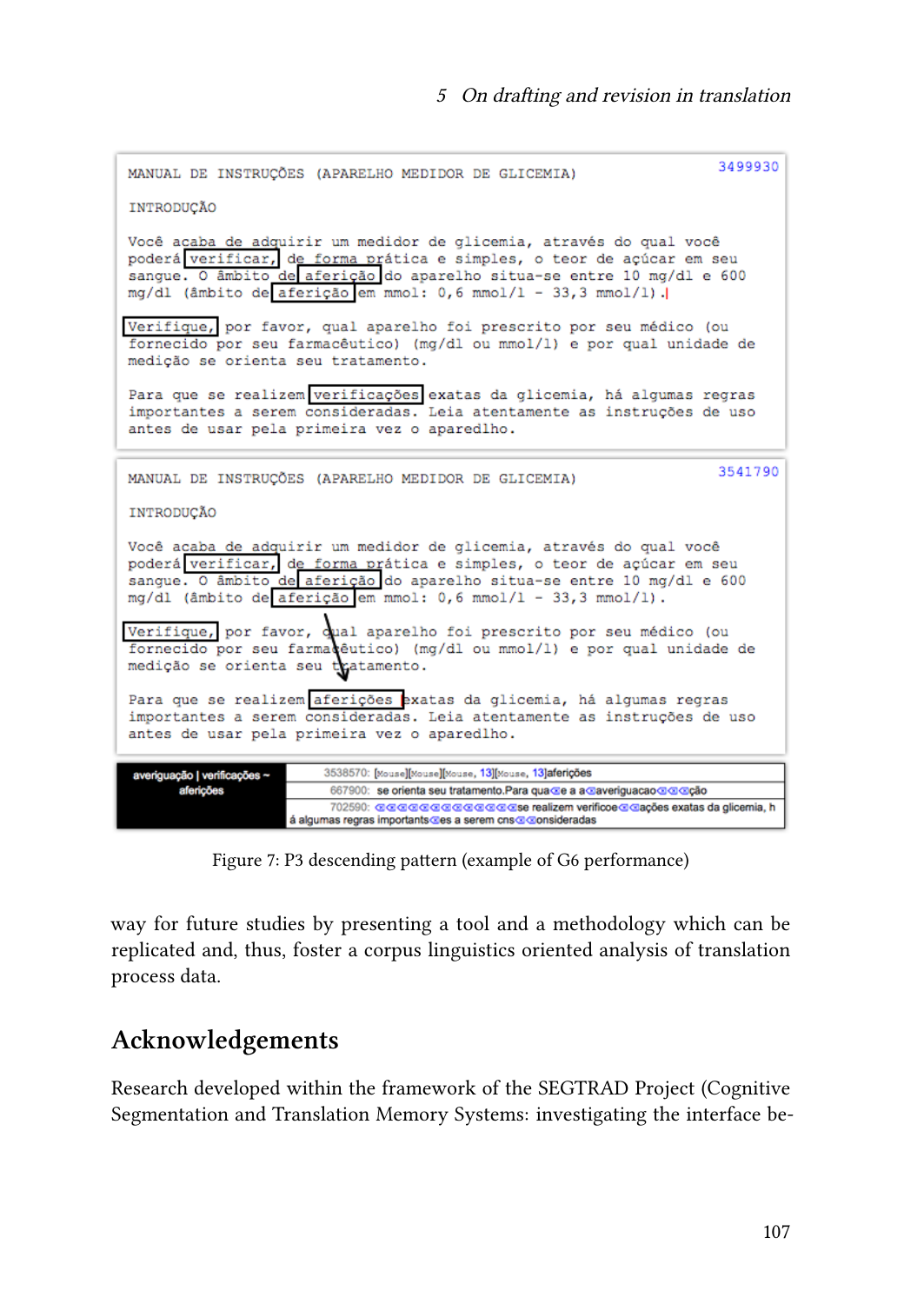tween translators' performance and translation technology) was funded by the Brazilian Research Council (CNPq) grant n° 301270/2005-8.

# **References**

- <span id="page-19-7"></span>Alves, Fabio. 2000. Unidades de tradução: O que são e como operá-las. In Fábio Alves, Célia Magalhães & Adriana S. Pagano (eds.), *Traduzir com autonomia: Estratégias para o tradutor em formação*, 29–38. São Paulo: Contexto.
- <span id="page-19-8"></span>Alves, Fabio (ed.). 2003. *Triangulating translation: Perspectives in process-oriented research*. Amsterdam: John Benjamins.
- <span id="page-19-4"></span>Alves, Fabio. 2005a. Bridging the gap between declarative and procedural knowledge in the training of translators: Meta-reflection under scrutiny. *Meta. Revue des Traductéurs* 50(4).
- <span id="page-19-5"></span>Alves, Fabio. 2005b. Ritmo cognitivo, meta-função e experiência: Parâmetros de análise processual no desempenho de tradutores novatos e experientes. In Fabio Alves, Magalhães Célia & Adriana S. Pagano (eds.), *Competência em tradução: Cognição e discurso*, 109–169. Belo Horizonte: Editora UFMG.
- <span id="page-19-0"></span>Alves, Fabio. 2007. Cognitive effort and contextual effect in translation: A relevance-theoretic approach. *Journal of Translation Studies* 1(10). 18–35.
- <span id="page-19-3"></span>Alves, Fabio & José Luiz Gonçalves. 2003. A relevance theory approach to the investigation of inferential processes in translation. In Alves Favio (ed.), *Triangulating translation: Perspectives in process oriented research*, 3–24. Amsterdam: John Benjamins.
- <span id="page-19-2"></span>Alves, Fabio & José Luiz Gonçalves. 2007. Modelling translator's competence: Relevance and expertise under scrutiny. In Yves Gambier, Miriam Shlesinger & Radegundis Stolze (eds.), *Translation studies: Doubts and directions. Selected papers from the IV congress of the European Society for Translation Studies*, 41– 55. Amsterdam: John Benjamins.
- <span id="page-19-6"></span>Alves, Fabio & Tânia Liparini Campos. 2009. Translation technology in time: Investigating the impact of translation memory systems and time pressure on types of internal and external support. In Susanne Göpferich, Arnt L. Jakobsen & Inger Mees (eds.), *Behind the mind: methods, models and results in translation process research.* 191–218. Copenhagen: Samfundslitteratur.
- <span id="page-19-1"></span>Alves, Fabio & Daniel Couto Vale. 2009. Probing the unit of translation in time: Aspects of the design and development of a web application for storing, annotating, and querying translation process data. *Across Languages and Cultures* 2(10). 251–273.